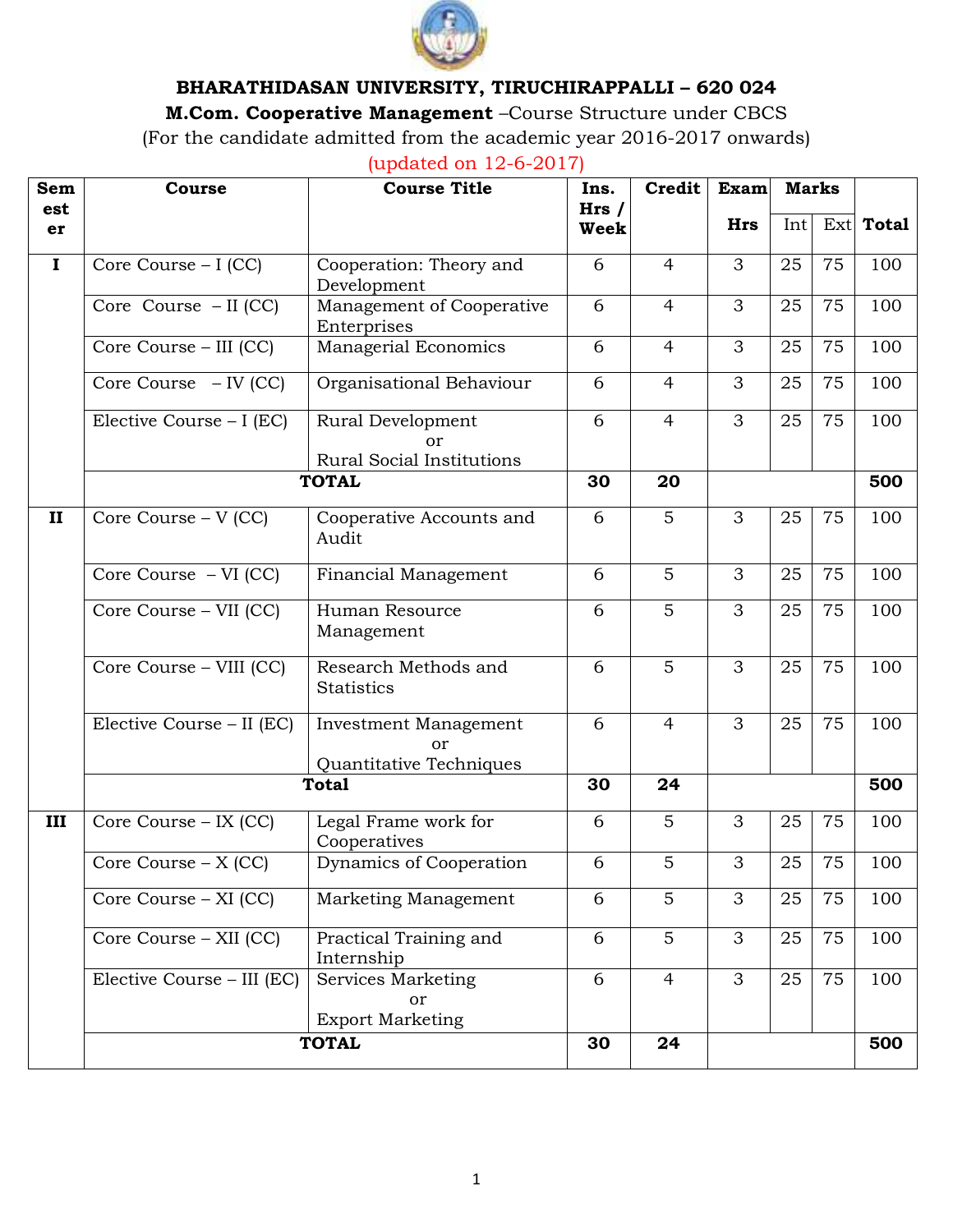| IV | Core Course – XIII (CC)   | Cost and Management<br>Accounting                          | 5  | 5              | 3 | 25 | 75 | 100  |
|----|---------------------------|------------------------------------------------------------|----|----------------|---|----|----|------|
|    | Core Course – XIV (CC)    | Management Information<br>System                           | 5  | 5              | 3 | 25 | 75 | 100  |
|    | Elective Course - IV (EC) | <b>Strategic Management</b><br>or<br>Project Management    | 5  | $\overline{4}$ | 3 | 25 | 75 | 100  |
|    | Elective Course - V (EC)  | <b>Total Quality Management</b><br>or<br>Retail Management | 5  | 4              | 3 | 25 | 75 | 100  |
|    | Project                   | Project<br>(Dissertation and Viva-<br>Voce)                | 10 | 4              |   |    |    | 100  |
|    | <b>TOTAL</b>              |                                                            |    | 22             |   |    |    | 500  |
|    | <b>GRAND TOTAL</b>        |                                                            |    | 90             |   |    |    | 2000 |

Note:

| Project<br>Dissertation<br>Viva Voice            | : 100 Marks | : 80 Marks - Passing minimum 40 marks<br>: 20 Marks - Passing minimum 10 marks |
|--------------------------------------------------|-------------|--------------------------------------------------------------------------------|
| Core Papers<br><b>Elective Papers</b><br>Project | 14<br>5     |                                                                                |

Note:

- 1. Theory Internal 25 marks External 75 marks
- 2. Separate Passing Minimum is prescribed for Internal and External
	- a) The passing minimum for CIA shall be 40% out of 25 marks (i.e. 10 marks)
	- b) The passing minimum for University Examinations shall be 40% out of 75 marks (i.e. 30 marks)
	- c) The Passing minimum not less than 50 % in the aggregate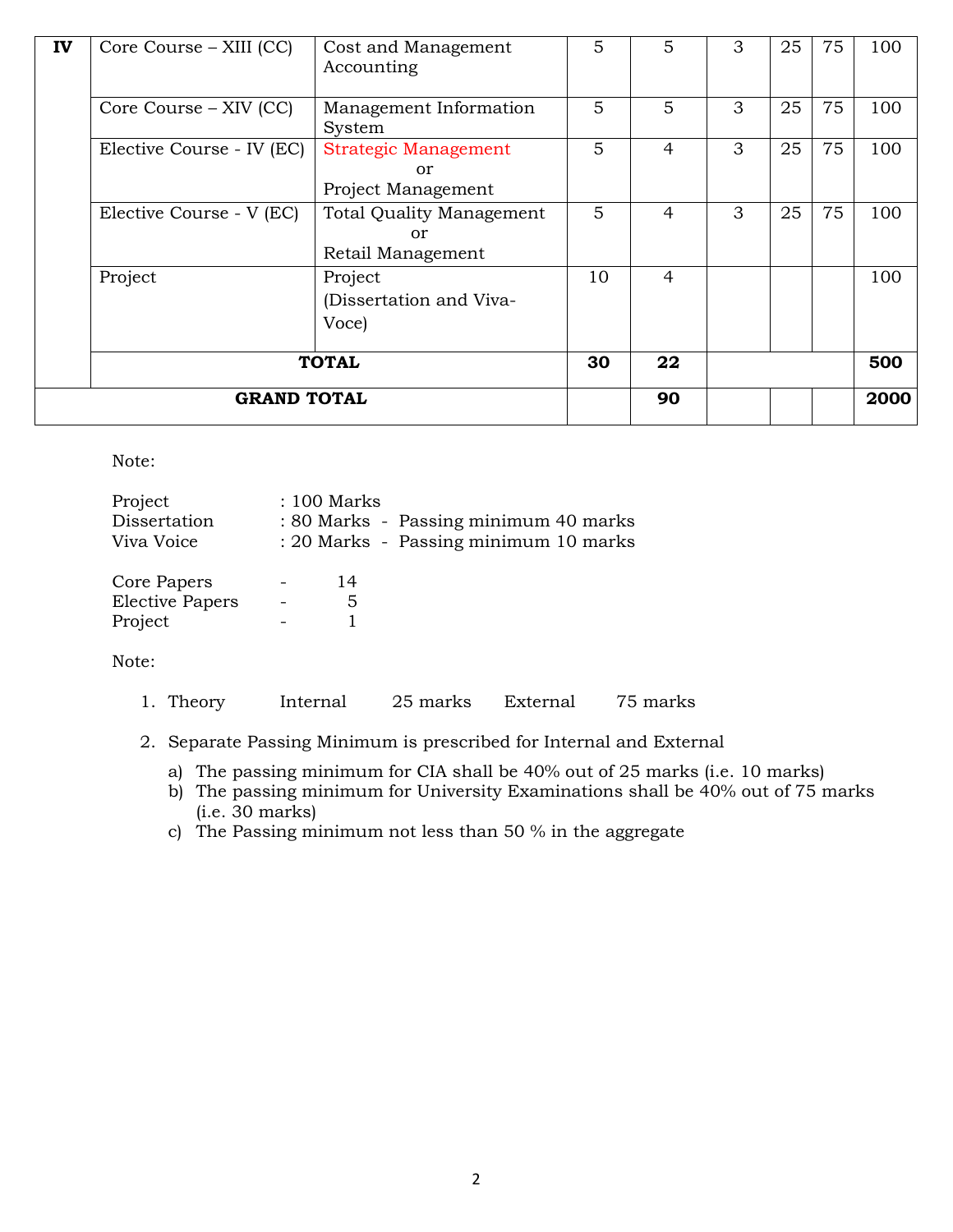# **CORE COURSE - I COOPERATION: THEORY AND DEVELOPMENT**

#### **OBJECTIVES:**

- To facilitate the students to understand the values and Principles of Cooperation
- To facilitate the students to gain knowledge on the various cooperative development models
- To enable the students to understand the Government Policies towards cooperatives and development of cooperatives during pre and post independence era.

### **UNIT I**

Concept of Cooperation: Cooperative Thought Process - Pre–Rochdale Thinkers: Robert Owen, Charles Fourier - Post-Rochdale Thinkers: Raiffeisen, Dr.Warbasse, Fauquet, Charles Guide - Jawaharlal Nehru and Mahatma Gandhiji's views on Cooperation – Statement of Cooperative Identity, 1995.

### **UNIT II**

Cooperative Development Models: Voluntary Vs Imported Compulsory Cooperation - Limited Vs. Unlimited Liability - Federal Vs. UNITary Structure - Univalent Vs Polyvalent Cooperatives - Conventional Vs. Integrated Model - New Generation Cooperatives – Merits and demerits of various models

#### **UNIT III**

Cooperative Development in Abroad: Working profile of Consumers Cooperatives in Sweden and U.K - Cooperative Banking in Germany & Italy - Milk Producers Cooperatives in Denmark - Cooperative Farming Societies in Israel - Reasons for their success in their performance and contribution to their national economy.

#### **UNIT VI**

Cooperative Development in India - Pre–Independence Period: Cooperative Credit Societies Act-1904 – Cooperative Societies Act 1912- Recommendations of various Committees and Commissions for development of cooperatives: Sir Edward Maclagan Committee 1914 – Royal Commission on Agriculture 1928 - Cooperative Planning Committee 1945.

#### **UNIT V**

Cooperative Development in India - Post – Independence Period: Recommendations of various Committees and Commissions for development of cooperatives: All India Rural Credit Survey Committee 1954 - All India Rural Credit Review Committee 1969 – CRAFICARD 1981 - Report of Task Force on Cooperative Credit (STCCS) 2004 – Report of the High Powered Committee on Cooperatives 2009 - Constitution Amendment 2011 - Problems and Challenges faced by Cooperative Sector in India.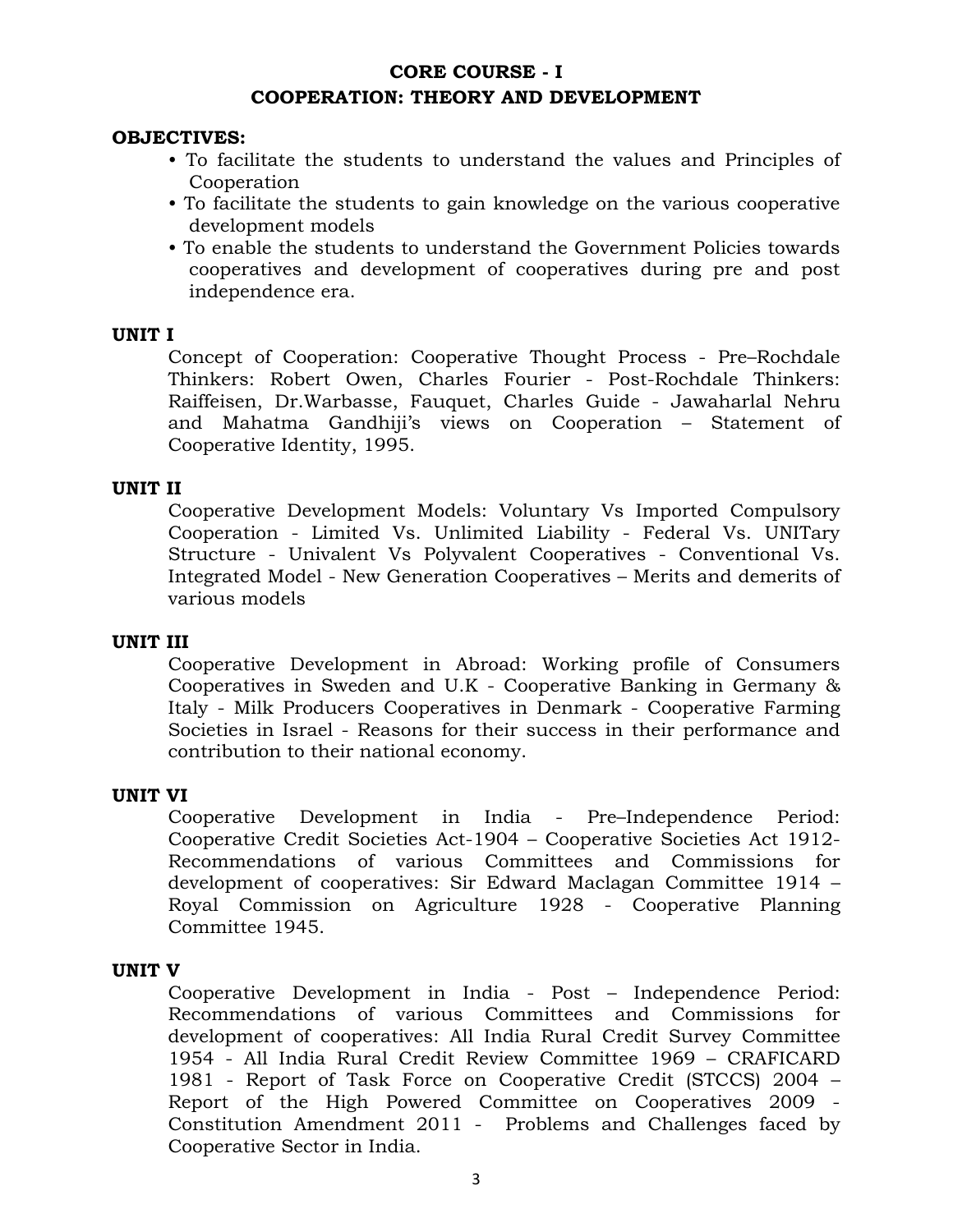- 1. Dubhashi, P.R (1970), Principles and Philosophy of Cooperation, VAMNICOM, Pune.
- 2. Government of India (2009), Report of the High Powered Committee on Cooperatives.
- 3. Hajela T.N (2000), Principles, Problems and Practices of Cooperation, Konark Publishers, New Delhi.
- 4. Ian Mac Pherson (1995), Cooperative Principles for the 21st Century, ICA, Geneva.
- 5. Krishnasamy O.R and Kulandaiswamy, V (2000), Cooperation: Concept and Theory, Arudra Academy, Coimbatore.
- 6. Krishnasamy O.R. (1985), Fundamentals of Cooperation, S.Chand & Co., New Delhi.
- 7. Mathur B.S. (2000), Cooperation in India, Sahithya Bhavan Publishers, Agra.
- 8. Paul Lambert (1969), Studies in Social Philosophy of Cooperation, Cooperative Union Ltd., Manchester.
- 9. Plunkett Foundation (1996), The World of Cooperative Enterprises.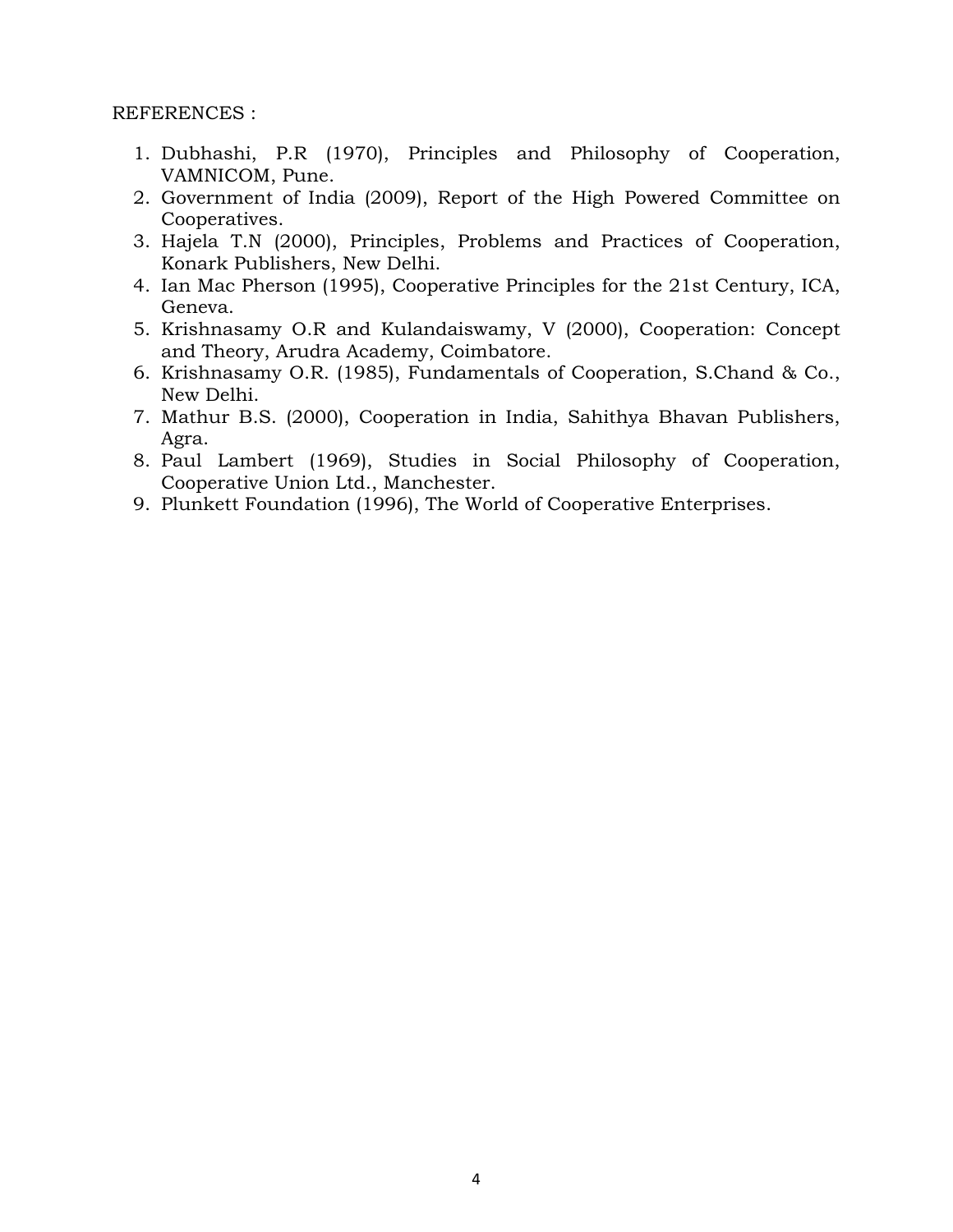# **CORE COURSE - II MANAGEMENT OF COOPERATIVE ENTERPRISES**

## **OBJECTIVES :**

- To familiarize the students with the concepts of Management of Cooperative Enterprises.
- To enable the students to understand the governance structure of cooperative enterprises.
- To enable the students to understand the basic issues faced by the cooperatives.

## **UNIT I**

**Cooperatives as an Economic Enterprise: C**haracteristics-Cooperatives as social Enterprises – Cooperatives as Tiny and Village enterprises - Group and CommUNITy, Socio –Cultural factors influencing Cooperative behaviour-Cooperation as a Social Movement.

## **UNIT II**

Cooperative Management: Concept – Goals – Governance Structure – Board and Executive Relationship - Participative Democratic Control – Comparison of Managements of Profit Businesses and Cooperative (non profit) Businesses.

## **UNIT III**

Administrative System for Cooperatives: At Central, State levels – Registrars of Cooperative societies – Functional Registrars- Their powers and duties – Administrative set up under the control of RCS.

## **UNIT IV**

Issues in Cooperative Management: Professional Management, De-Officialisation – State Partnership- Operational Efficiency – Key Result Areas – Strategies for sustainable Development of Cooperatives in India.

## **UNIT V**

 Cooperative Governance and Empowerment-97th Constitutional Amendment-2011-New Generation Cooperatives – SWOT Analysis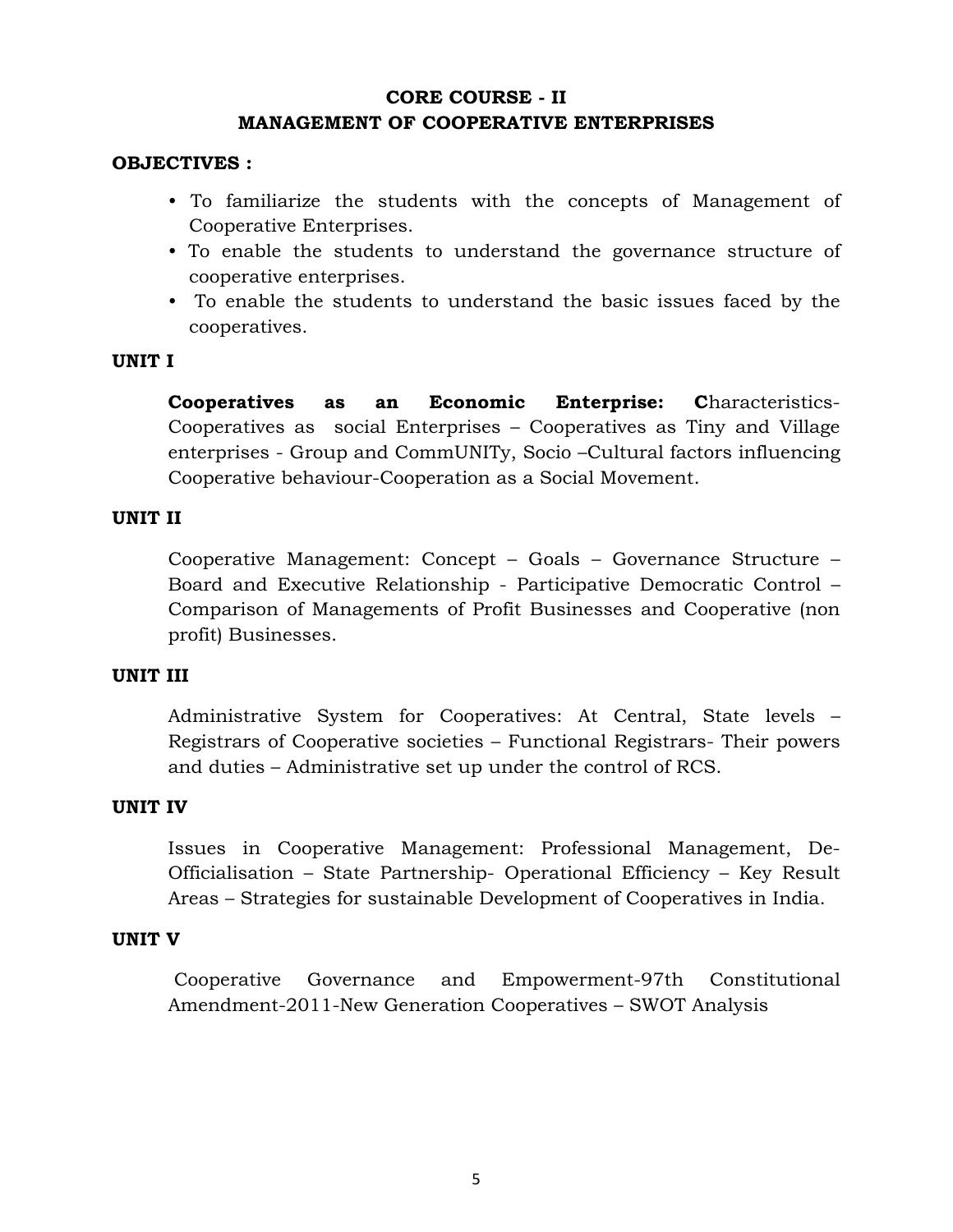## **References**

- 1. I.C.A (1977), Readings in Cooperative Management, New Delhi.
- 2. Kamat G.S. (1987) New Dimensions of Cooperative Management, Himalaya Publishing House, New Delhi,
- 3. Krishnaswamy, O.R (1976), Cooperative Democracy in Action, Somaiya Publishing House, Mumbai.
- 4. Kulandaisamy, V (2000), Cooperative Management, Arurdhra Academy, Coimbatore.
- 5. Nakkiran S (2013), Cooperative Management, Deep and Deep Publications, New Delhi.
- 6. Sha A.K (1984), Professional Management for Cooperative, Vikas Publishing House, New Delhi.
- 7. Sinha S.K. & R. Sahaya (1981), Management of Cooperative Enterprises, NCCT, New Delhi.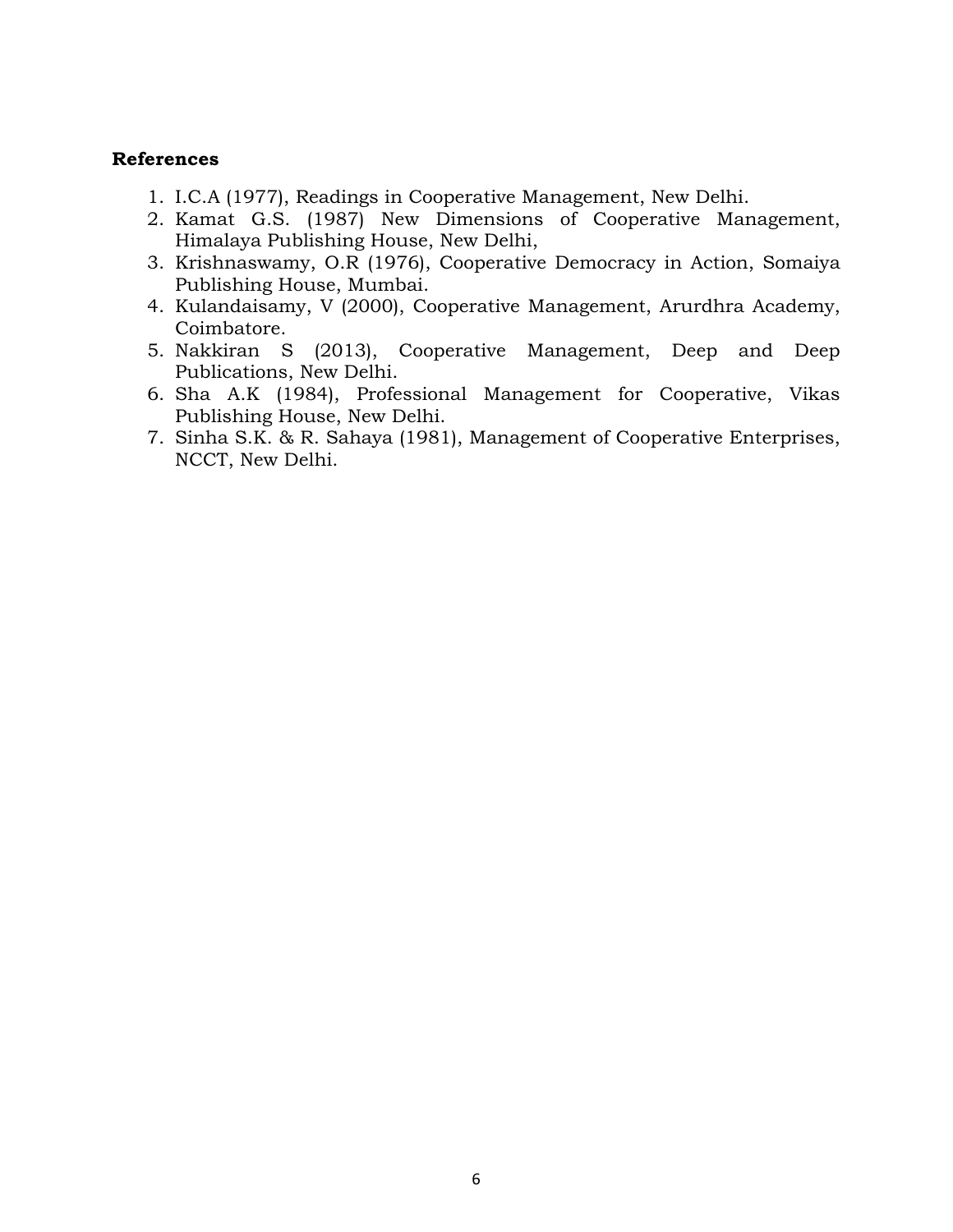## **CORE COURSE -III MANAGERIAL ECONOMICS**

#### **OBJECTIVE :**

To make the students to realize the usefulness of economic tools, principles &laws in making business decisions.

## **(Theory only)**

## **UNIT I**

Managerial Economics – Meaning, Nature, Scope and Applications – Relationship with other disciplines – Role of Managerial Economist – Demand Analysis – Demand Determinants - forecasting.

## **UNIT II**

Production Function – Managerial use of production function – Supply analysis - Law of Supply – managerialuses of supply curve. Cost Concepts, classification & determinants – Cost Output relationship – Economies of scale - Cost Control and Cost Reduction.

### **UNIT III**

Price and Output decisions under different marketing structures - Perfect competition, Monopoly, Oligopoly & Monopolistic Competition – Price discrimination – Pricing OBJECTIVEs, policies, Strategies and methods - Price differentials – Price forecasting.

#### **UNIT IV**

Profit – Nature &Concept – Profit Planning, policies and Forecastingmeasurement of profit Interest – Rent.

#### **UNIT V**

Business Cycle and business policies – Economic forecasting for business – Input output analysis – National income - accounting and measurement.

- 1. Joel Dean, Managerial Economics Prentice Hall, New York.
- 2. Mehta P.L. Managerial Economics Sultan Chand and Sons, New Delhi.
- 3. Varshney and Maheswari Managerial Economics Sultan Chand and Sons, New Delhi.
- 4. Gupta G.S. Managerial Economics Tata McGraw Hill, New Delhi.
- 5. Mithani D.M. Managerial Economics Himalaya Publishing House, Mumbai.
- 6. Dwivedi D.N. Managerial Economics Vikas Publishing House P. Ltd, New Delhi.
- 7. Cauvery, SudhaNayak and Others Managerial Economics S. Chand and Sons, New Delhi.
- 8. H. Craig Petersen, W. Cris Lewis, Managerial Economics, 4th Edition, Pearson Education.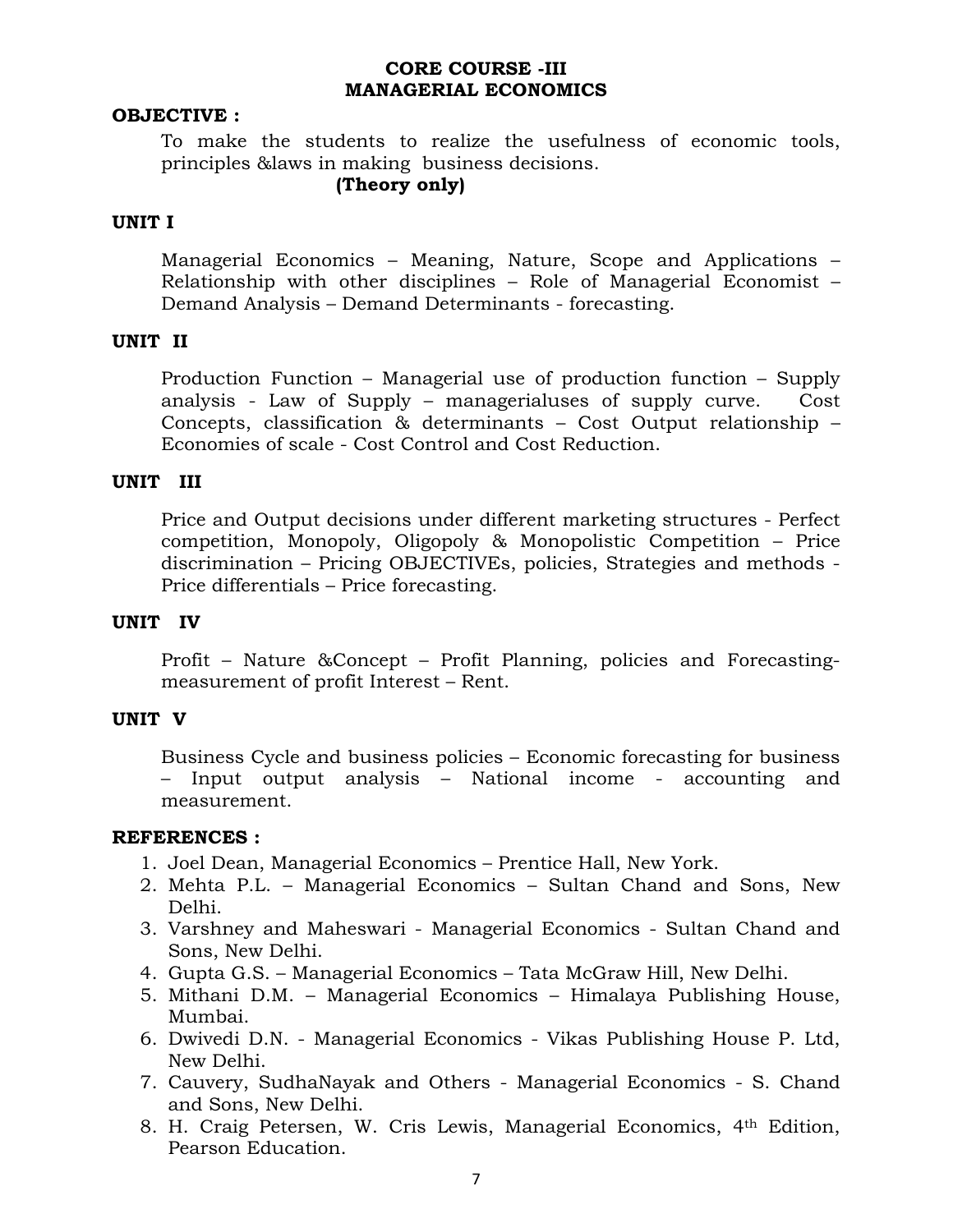# **CORE COURSE IV ORGANISATIONAL BEHAVIOUR**

### **OBJECTIVE :**

To make the students understand the basics of individual behaviour and group behaviour of people at work and enable them to gain knowledge relating to overall development of the organisation

## **(Theory only)**

### **UNIT I**

Organisational Behaviour – Meaning – Characteristics – Disciplines contributing to OB – Relationship with other Social Sciences – Approaches to OB – Hawthorne Experiments.

#### **UNIT II**

Perception: Process – Factors influencing perception - Distortion in Perception – Learning: Theories of Learning – Attitudes: Factors influencing Attitude.

#### **UNIT III**

Personality: Theories of Personality – Determinants – Types - Emotional Intelligence – Features - Group Dynamics: Formal and Informal Groups – Group Cohesiveness – Stress Management: Causes and Effects of Stress – Coping strategies for stress.

#### **UNIT IV**

Leadership: Theories and styles – Motivation – Theories of Motivation – Communication – Conflict Management: Role Conflict – Goal Conflict and inter personal conflict

#### **UNIT V**

Organisation change – Process – causes of resistance to change and Overcoming resistance to change –Organisation Development – OD Process and Techniques – Organisation Culture – Factors influencing organisation culture – Organisational Effectiveness – Process and factors influencing organizational effectiveness.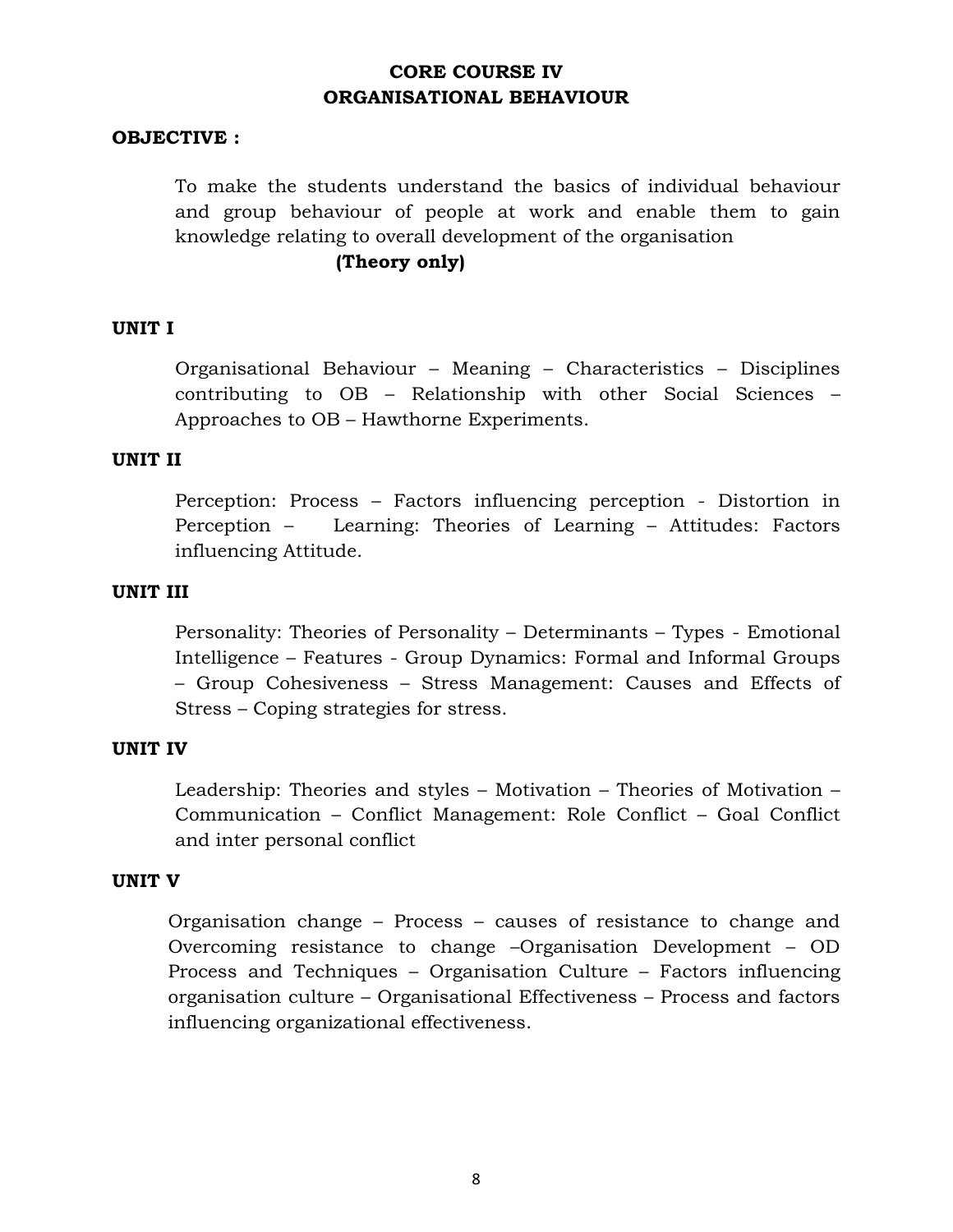- 1. L.M. Prasad, Organisational Behaviour Sultan Chand & Sons, Delhi.
- 2. K. Aswathappa, Essentials of Organisational Behaviour, McGraw Hill, Delhi.
- 3. Fred Luthans, Organisation Behaviour, McGraw Hill, Delhi
- 4. Hell Riegel, Slocum and Woodman, Organisation Behaviour, South Western, Thomson Learning, 9<sup>th</sup> Edition,
- 5. R.S. Dwivdi, Human Relations and Organizational Behaviour, Mc Millan India Ltd., 5th Edition.
- 6. Stephen P. Robbins, Organizational Behaviour, 9th Edition, Pearson Education, New Delhi,
- 7. P.Subba Rao, Essentials of Human Resource Management and Industrial Relations, Himalaya Publishing House.
- 8. C.S. VenkataRatnam and B.K.Srivastava, "Personnel Management and Human Resources, TMH.
- 9. P.C. Tripathi, Personnel Management and Industrial Relations ,Sultan Chand & Sons.
- 10. B.S.Bhatia and G.S.BatraHuman Resource Management Deep & Deep Publications.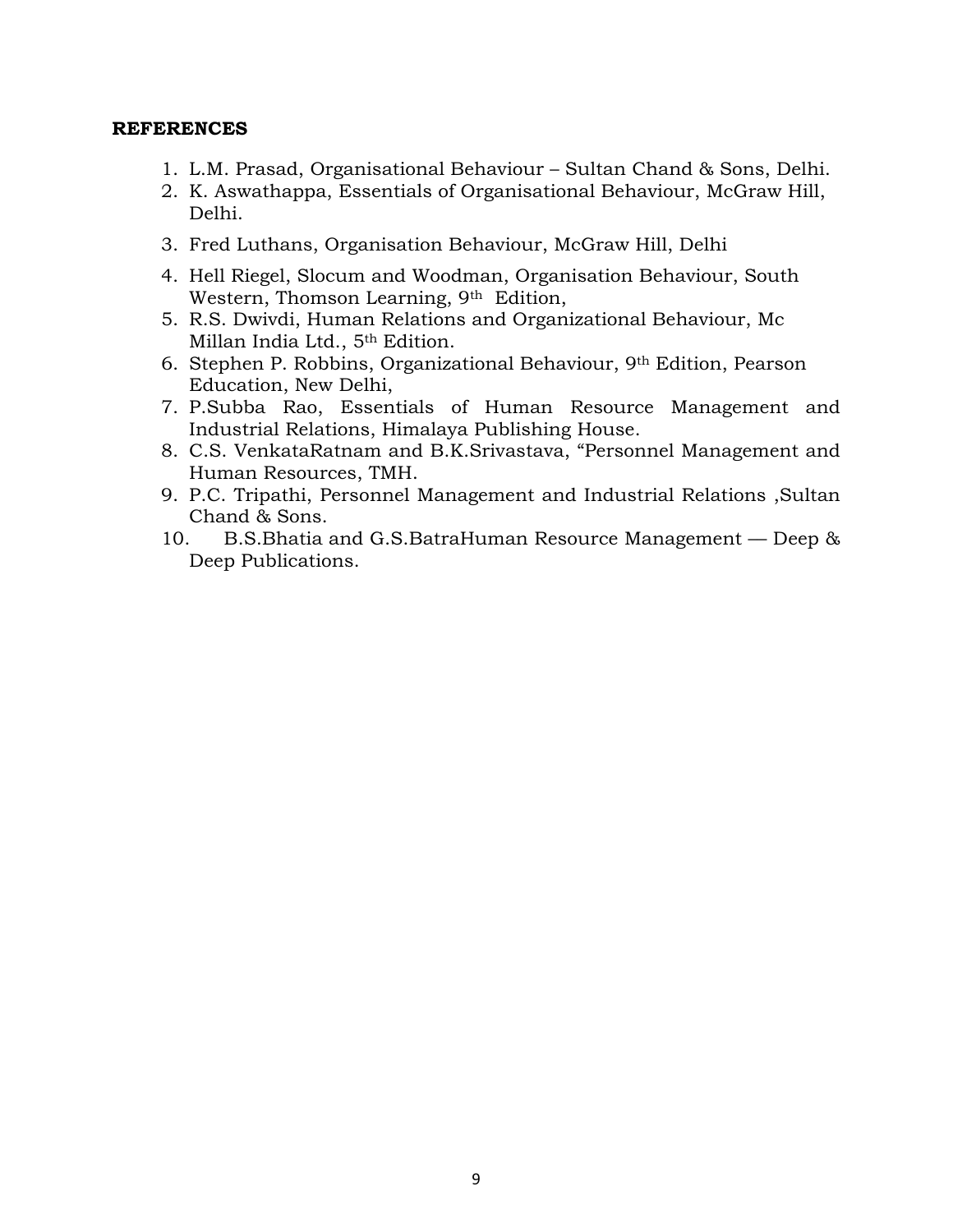# **ELECTIVE- I (A): RURAL DEVELOPMENT**

## **OBJECTIVE :**

• To understand the Concept of Rural Development Administration and various Rural Development Programmes.

## **UNIT I**

**Rural Development:** Concepts – Definition – OBJECTIVEs and Scope-Components – Features of Rural Economy – Approaches to Rural Development in India–Programmes of Rural Development during Five year plans.

### **UNIT II**

**Theories of Development:** Gandhian Approach to Development – Obstacles to Growth and Development - Millennium Development Goals - Prof. Amarthiasen's Approaches to Development

## **UNIT III**

**Resources Centered Issues:** Land Reforms–Cropping patterns –Recent Trends in Agricultural and Economic Development, Population: concepts - Causes of Poverty-Development Scheme-IRDP–DWCRA- Water Shed Programme- NREGS

### **UNIT IV**

**Infrastructure Centered:** Health, Education, Sanitation, Drinking water, Rural Connectivity, Samathuvapuram– Common Property Resources (CPR) - Joint Forest Management(JFM) Ground Level Water Management- PURA Model.

#### **UNIT V**

**Rural Development Administration:** Evolution of Panchayat Raj system**-** New Panchayat Raj System – OBJECTIVEs – Functions – Three Tier Panchayat Raj System in India- NGO's in Rural Development – Women Empowerment–Peoples Participation in Rural Development - E-Governance

- 1. Vekata Reddy, K. (2000) Rural Development in India- Himalaya Publication House, New Delhi.
- 2. Maheswari, S.(1985), Rural Development in India- A public Policy Approach, Sage Publication , New Delhi.
- 3. Lalitha. N(2009) 'Rural Development in India, Sterling, New Delhi.
- 4. Katar Singh(2010), Rural development: Principles, Policies and Management, Sage Publication, New Delhi.
- 5. Vasant Desai(2011), Rural development In India, Himalaya Publishing House, New Delhi.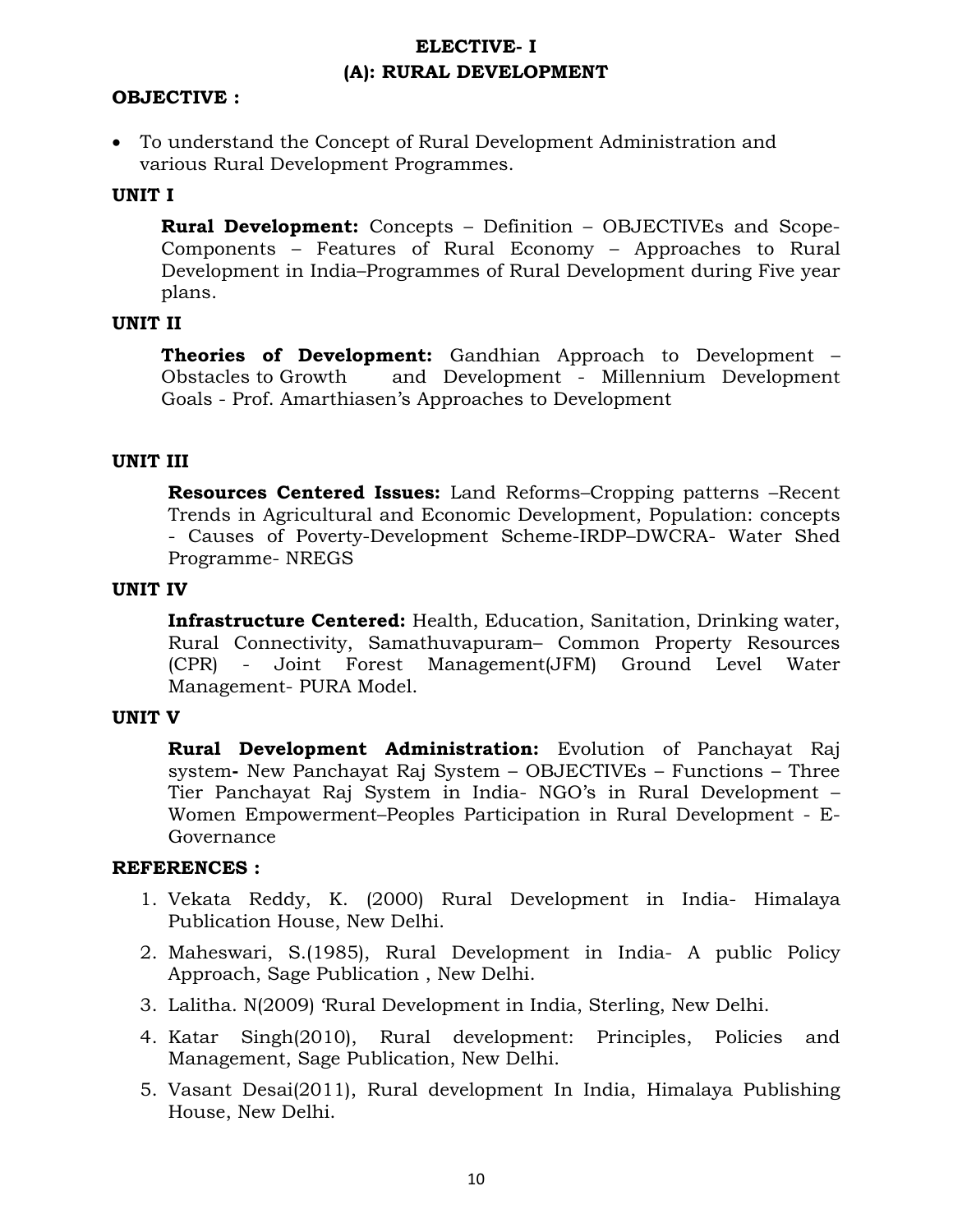# **ELECTIVE –I (B): RURAL SOCIAL INSTITUTIONS**

## **OBJECTIVES:**

- To enable the students to conceptualize the structure and functioning of Indian Society.
- To sensitize the students to the diverse dimensions and interconnectedness of Indian Society.
- To enable the students to develop insight into the various facets of nation building in India society.

## **UNIT-I**

Indian society: Conceptualization- Groups and communities-Unityy in diversity, cultural diversity: regional, linguistic, religious and tribal, religious pluralism-religious reform movements.

## **UNIT-II**

Caste in India-Varna and Jati-characteristic of caste system-PCRA SC/ST Atrocities Prevention Act, Theoretical perspectives: Indological G.S.Ghurye, structural functionalism- M.N.Srinivas, S.C.Dube - Marxian perspective- A.R.Desai; Subaltern perspective-B.R.Ambedkar.

### **UNIT-III**

Rural Economy and Religion: Agriculture and Allied Activities - khadi, cottage and village industries- land reforms- Beliefs and practices-village temple festival-change in religious life- Islam, Christianity, Buddhism factors in continuity and change.

### **UNIT-IV**

Marriage and Family–marriage among Hindus, Muslims, Christian changing trends-family - significance, structure characteristics of joint family-changing trends

### **UNIT-V**

Political Organization and leadership: Structure of village administration: tradition and modern-PRIs-changing trends in leadership-aspect at loggerheads.

- 1. Andre Beteille, Caste, (2002) Class and Power, Oxford University Press.
- 2. Dhanagare, D.N.(1993): Themes and Perspectives in Indian Sociology, JaipurRawat.
- 3. Dube, S.C.: (1967) The Indian Village, London: Routledge.
- 4. Hutton,J.H: (1983) Caste in India.Bombay: Oxford University press.
- 5. Kapadia,K.M, (1966) Marriage and Family In India. Bombay, Oxford University Press, Mencher.Joan, (1978) P.Agriculture and Social Structure in TamilNadu. NewDelhi.
- 6. Singh, Y. (1973) Modernisation of Indian Tradition, Delhi, Thomson Press.
- 7. Srinivas,M.N. (1962) Caste in India and other Eassys.Bombay: Asia publishing House,
- 8. Oommen, T.K. and P.N.Mukherjee, ed.(1986) Indian Sociology: Reflections and Introspections, Popular Prakashan, Bombay.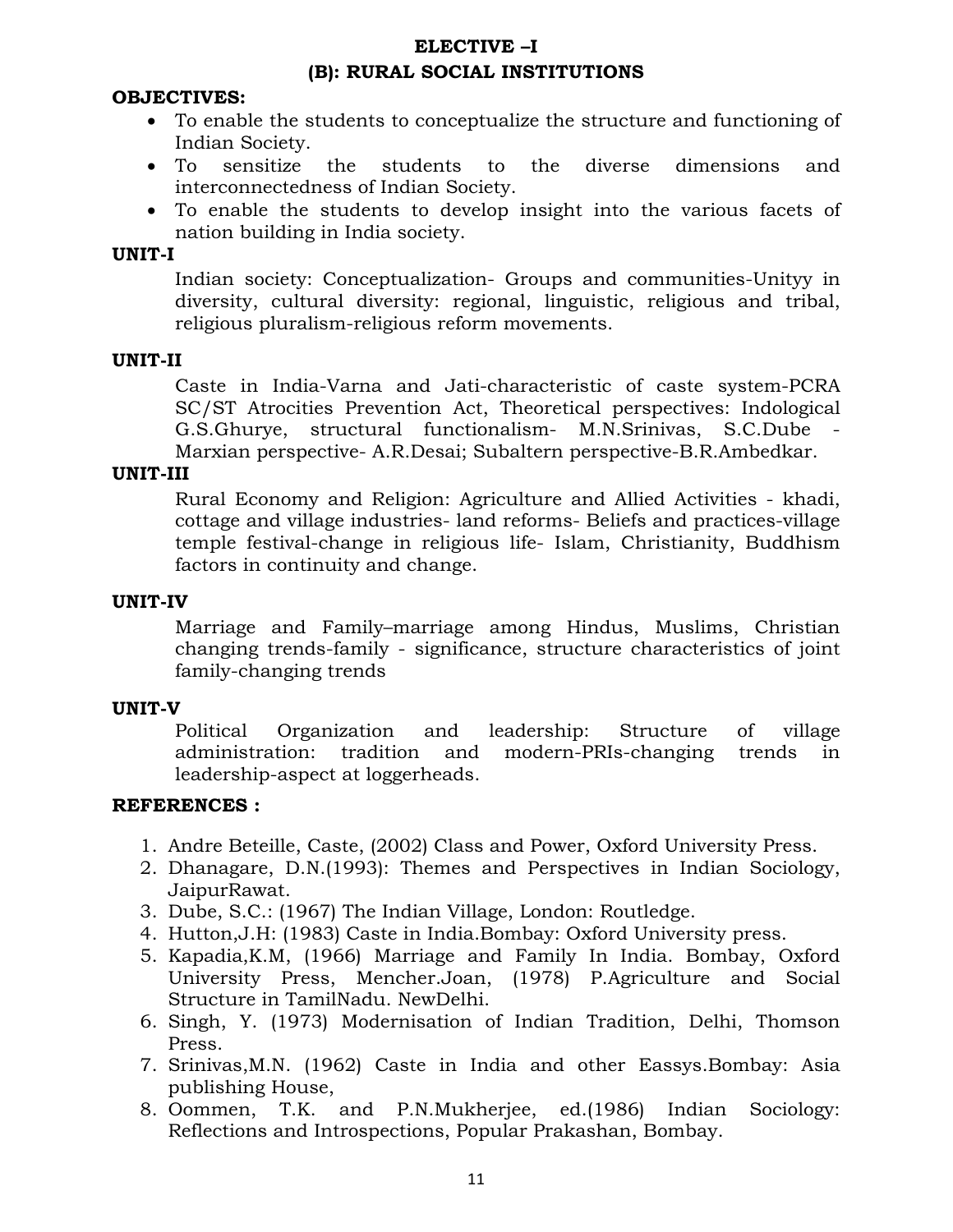## **CORE COURSE V COOPERATIVE ACCOUNTS AND AUDIT**

## **OBJECTIVE:**

• To gain knowledge about Accounting and auditing system in Co-operative Societies.

## **UNIT I**

Cooperative Account Keeping: Evolution-differences between Double Entry book keeping and cooperative account keeping: Cooperative account keeping Vs Single entry system-day book-Ledgers-Statement of receipts and payments-Balance sheet- Final account-distribution of net profit.

## **UNIT II**

Audit: Commercial & Co-operative Audit-Origin-Definition-OBJECTIVEs-Advantages- Nature and Scope of Audit - Differences between Commercial and Cooperative Audit- Rights, Duties and Responsibilities of Commercial Auditor Vs Cooperative Auditor- Audit Programme - Vouching of Cash and Trade Transitions- Routine Checking- Importance of Routine Checking.

## **UNIT III**

**Verification and valuation of Assets and Liabilities**: meaning of verification-mode of valuation of various assets and liabilities-Depreciation-Definition – OBJECTIVEs- Methods- Auditors duty. Reserve: Meaning-Definition-Various Reserves- Audit of Final Accounts**:** Profits and Loss Account-Balance Sheet-Relationship between them.

## **UNIT IV**

**Audit Programme for Selected Co-operatives**: Co-operative Credit Institutions (PACS, DCCB and Non-Credit Co-operatives (Marketing Cooperatives, Consumers Co-operatives, Dairy Co-operatives and Industrial Co-operatives) - Audit Classifications- Preparation of Final Audit Memorandum and its Enclosures- Schedule of Audit defects.

## **UNIT V**

**Embezzlement and Fraud:** Various Methods- Methods of their detection- safeguard in internal checking and internal audit- Recent Trends in Audit-International Standard of Audit (ISA)

- 1. Government of Tamilndu (2012) Dept. of Cooperation, Cooperative Audit Manual.
- 2. Cooperative Audit, Krishnaswami O.R,
- 3. Tandon (2004) Principles & Practice of Auditing, S. Chand &Company
- 4. Dinker Pagare (2013) Principles & Practice of Auditing, S.Chand & Co.
- 5. Ravinder & Sharma (2011) Auditing, Principles & Pratices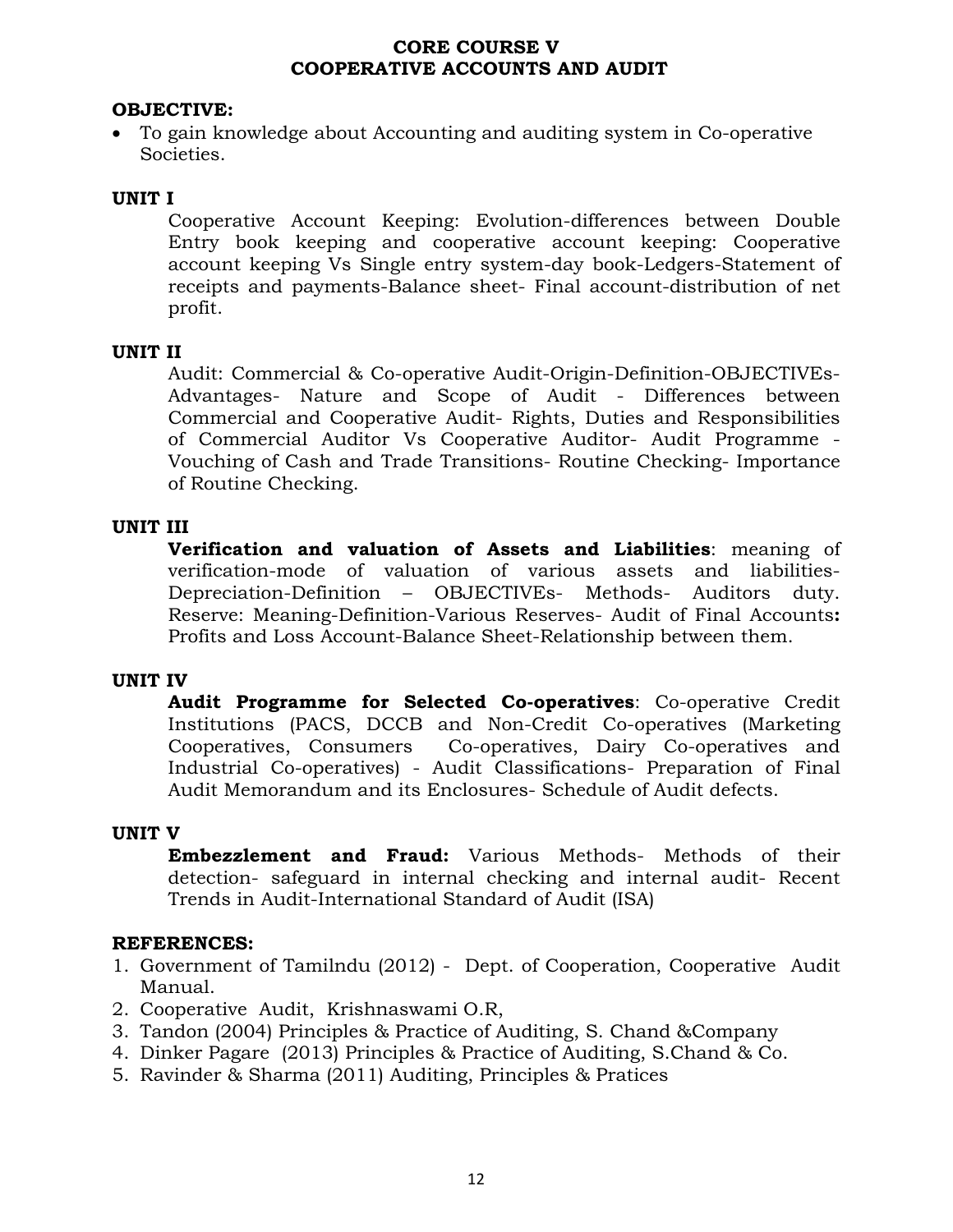# **CORE COURSE VI FINANCIAL MANAGEMENT**

## **OBJECTIVE :**

• To enable the students understand concepts and application of financial management tools.

**(Theory & Problem)** 

## **UNIT I**

Financial Management : Meaning, nature and scope of finance; Financial goal – Profit Vs Wealth Maximisation; Finance functions – investment, financing and dividend decisions.

### **UNIT II**

Fundamental valuation concepts :- Time value of money – Compound value, Present value; Risk and Return – concept, Risk in portfolio context, Relationship between Risk and Return.

Valuation of Securities – Valuation concept –Valuation of Bond – Valuation of PREFERENCEshares, Equity valuation – Dividend valuation approach, Earnings capitalisation approach and Ratio approach.

### **UNIT III**

Cost of capital : Meaning and Significance of cost of capital; calculation of cost of debt, pREFERENCEcapital, equity capital and retained earnings; combined cost of capital (weighted).

Financial Leverage : Meaning, Measurement of leverages; Effect of Operating and Financial Leverage on Profit; Analysing alternate financial plans; combined financial and operating leverages.

### **UNIT IV**

Planning the Capital Structure – Factors influencing capital structure; EBIT-EPS Analysis, Return on Investment Analysis, Cash flow analysis, capital structure policies – Theories. Dividend policy -Factors determining dividend pay-out, Forms of dividend; stability in dividend policy; corporate dividend behaviour

### **UNIT V**

 Management of working capital:- Meaning, Significance and Types of working capital; calculating operating cycle period and estimation of working capital requirements; sources of working capital; Management of cash, receivables and inventory.

## **(Note: Theory: 45 Marks; Problems: 30 Marks)**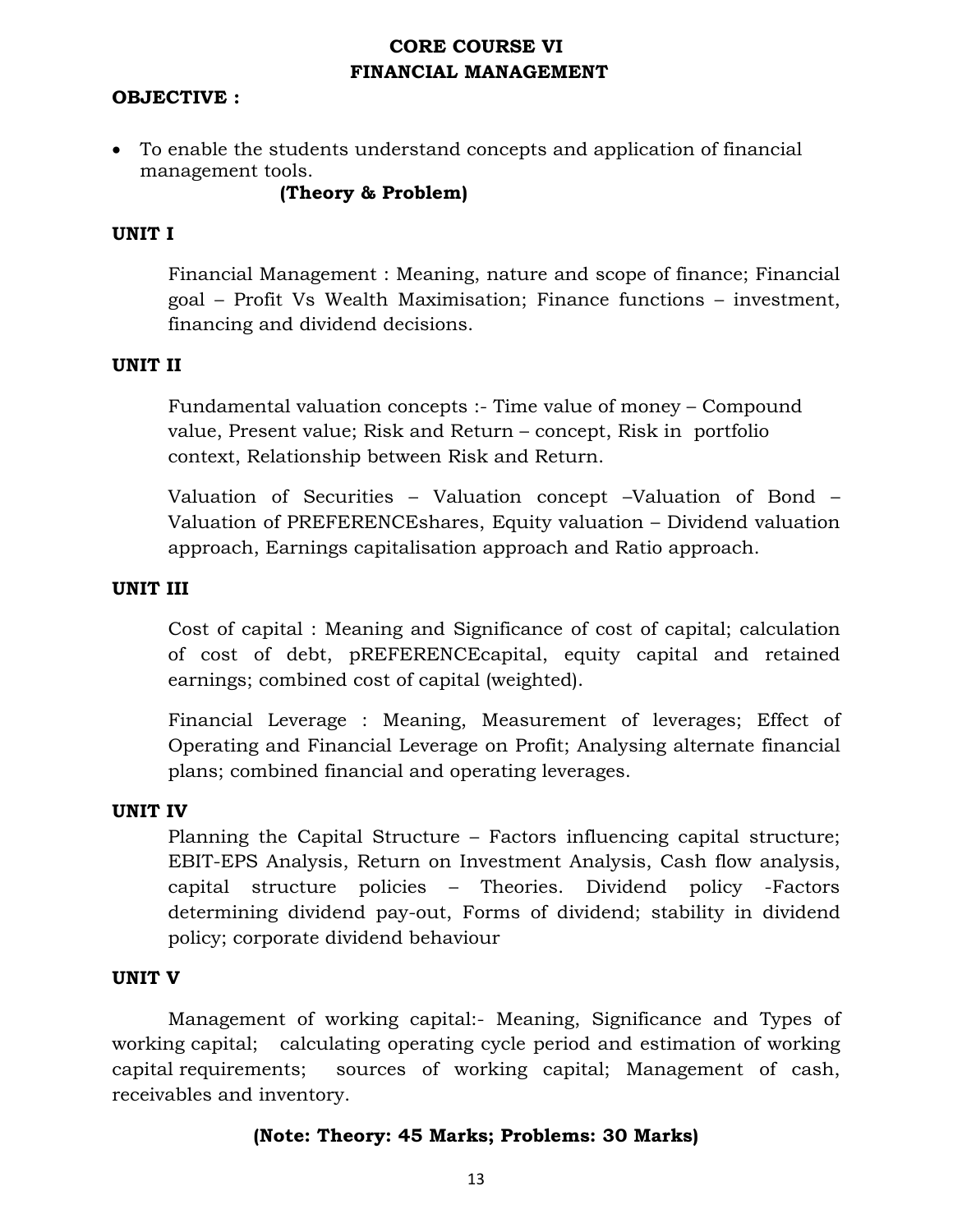- 1. I.M.Pandey. Financial Management,Vikas Publishing House Pvt ltd, New Delhi.
- 2. Prasanna Chandra,Financial Management, Theory and Practice, Tata McGraw-Hill Publishing Company Ltd, New Delhi.
- 3. M.Y.Khan&P.K.Jain,Financial Management, Text and Problems. Tata McGraw-Hill Publishing Company Ltd, New Delhi.
- 4. P.V. Kulkarni & B.G. Sathyaprasad,Financial Management –Himalaya Pulishing House, Mumbai.
- 5. S.N.Maheswari, "Financial Management principles and practice,"Sultan Chand & Sons, New Delhi.
- 6. James C. Van Horne & John M. Wachowicz, Jr.Fundamentals of Financial Management- PHI Learning Private Limited, New Delhi.
- 7. Agarwal & Mishra, "Financial Management "Ramesh Book Depot, Jaipur.
- 8. Srinivasan, Financial Management, Vijay Nicole, Chennai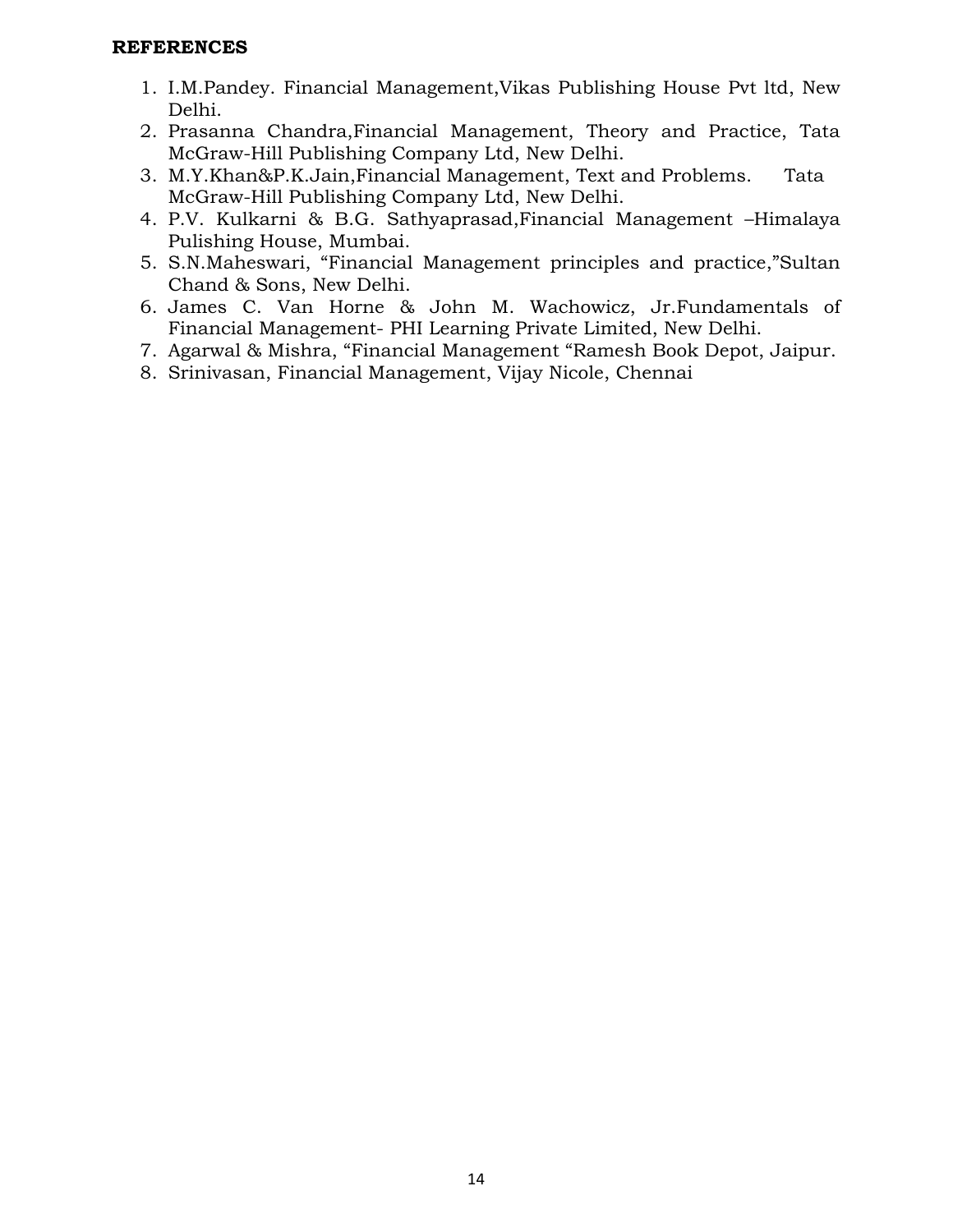# **CORE COURSE VII HUMAN RESOURCE MANAGEMENT**

### **OBJECTIVE:**

# • **To impart knowledge on the concepts and principles of HRM followed in different types of organization. (Theory only)**

## **UNIT I**

 Human Resource Management- Meaning – Nature and Scope, OBJECTIVEs - Functions Distinction between HRM and Personnel Management. Personnel Policies: Procedure and Programmes. Organization of HRM Department– Needs - Recent Trends in HRM Practices – Personnel Audit- Human Resource Information Systemneed and benefits.

### **UNIT II**

 Man Power Planning – Characteristics: Need, Process - Job Analysis- Job Description- Job Specification - Job Design- Job Evaluation Methods – Merits and Demerits - Job Enrichment- Job Enlargement –Re-Engineering - Recruitment – Sources - Selection- Selection Procedure, - Interviews – Placement - Induction

## **UNIT III**

 Training –Meaning, Need - Selection of Trainees- Methods of Training – Evaluation of Training - Management Development Programmes-Methods - Promotion – Types, Merits- Demotions; Carrier Planning - Transfers,

#### **UNIT IV**

 Performance Appraisal – Purpose- Factors Affecting Performance Appraisal – Criteria for Performance Appraisal – Performance Appraisal Techniques – Limitation of Appraisal Methods. Quality of Work Life – Issues in Quality of Work Life- Measuring QWL – Workers Participation in Management.

#### **UNIT V**

 Grievance – Meaning, Causes of Grievance- Grievance Redressal Procedure – Collective Bargaining – Meaning – levels – methods – pre requisites – Benefits.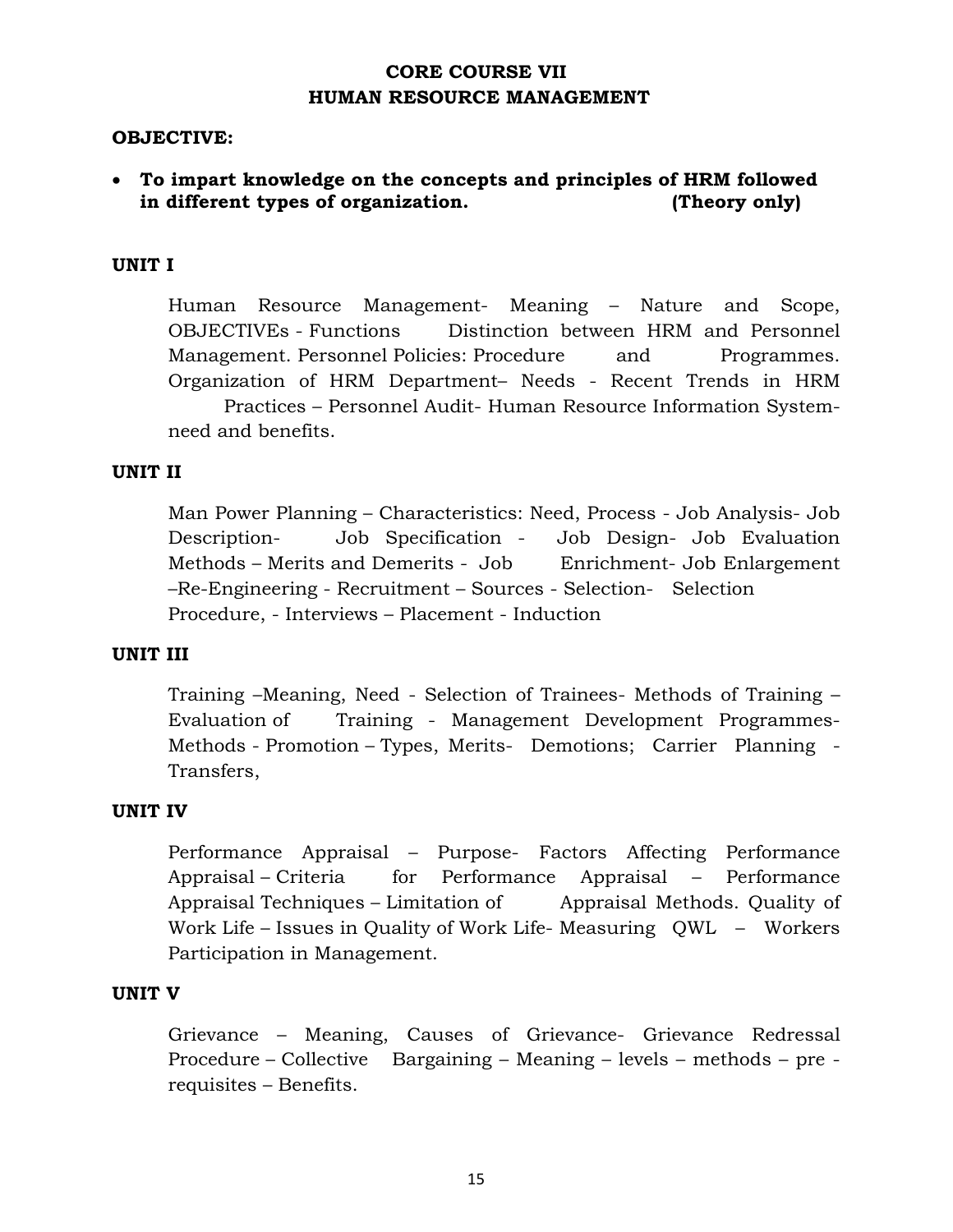- 1. Pravin Durai, Human Resource Management, 2nd Edition, Pearson Education, New Delhi
- 2. Dr.Ashwathappa, Human Resource Management ,McGraw Hill Education (India ) Pvt. Limited, New Delhi.
- 3. Edwin Phillip, Personnel Management Tata McGraw Hill, Delhi.
- 4. L.M. Prasad ,Human Resources Management, Jain Book Agency, New Delhi.
- 5. DaleYoder& Paul D. Staudohar, Personnel Management, Prentice Hall.
- 6. S.S. Khanka, Human Resource Management ,S.Chand& Sons, New Delhi.
- 7. Gary Dessler, "Human Resource Management", Seventh edition, Prentice-Hall of India P.Ltd., Pearson.
- 8. H.John Bernardin&JoyeeE.A.Russel, Human Resource Management An experiential approach, 4th Edition, McGraw-Hill International Edition., 2007
- 9. David A. DeCenzo& Stephen P.Robbins, Personnel/Human Resource Management, Third edition, PHI/Pearson.
- 10. VSP Roa, Human Resource Management : Text and cases, First edition, Excel Books, NewDelhi.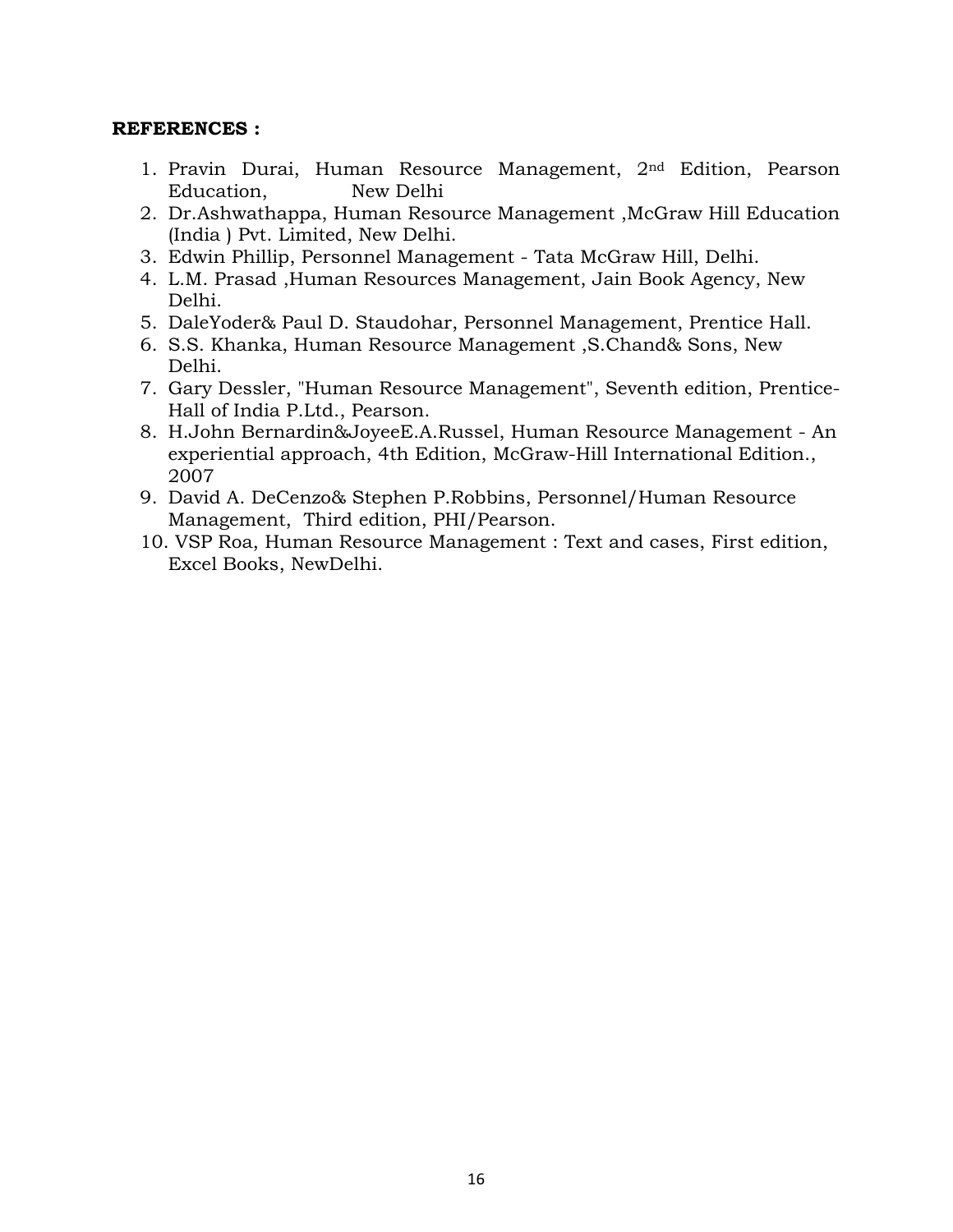## **CORE COURSE VIII RESEARCH METHODS AND STATISTICS**

## **OBJECTIVES :**

Upon completion of the course, the students will be able to:

- identify and formulate a problem for research.
- prepare suitable research design to study a research problem to be formulated
- choose appropriate methods of sampling, tools and techniques of data collection
- process the data collected in the field and to analyse by using appropriate statistical methods
- prepare research report in a professional manner.

## **UNIT I**

Introduction: Research – definition - OBJECTIVEs-types. Research Process- Identifying and prioritizing problems - theoretical framework – review of literature, variables -its types– Hypothesis – formulation and types.

## **UNIT II**

Research design: Explorative, Experimental, descriptive, Case study and survey methods - Content Analysis - Intervention and Interdisciplinary Studies - Mixed methods.

## **UNIT III**

Data collection: Sampling and non-sampling techniques - Data collection methods – interview, schedule, Questionnaire, and observation. Online research methods, psychological tests, projective techniques. Validity and reliability of scales - Research Report - Components and format of research report - Reference materials, quotations, bibliography, footnotes, glossary and appendix, dissemination of findings.

## **UNIT IV**

 Descriptive Analysis: Measures of central tendency, dispersion, skewness and kurtosis – Correlation of Analysis, Association of attributes, Multiple regression and correlation analysis, concepts of Factor analysis - Statistical software and its uses.

## **UNIT V**

Inferential Analysis: Basic concepts and Hypothesis testing and Estimation; Steps in hypothesis testing. Tests for Large and small samples – Z test, t-test and F-test, Chi-square test, Mann-Whitney test, and ANOVA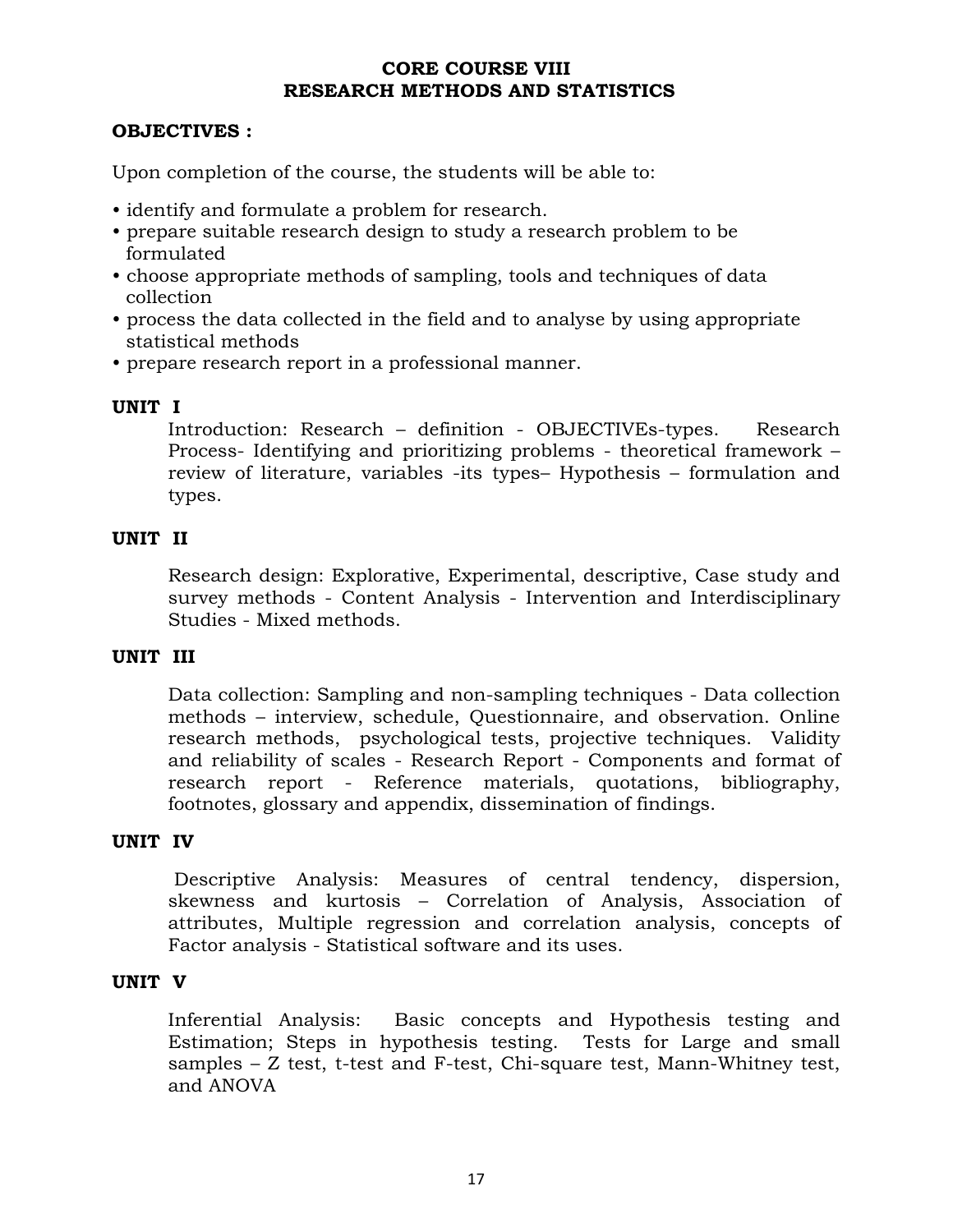- 1. Gupta S.P.& M.P.Gupta, (2006) Business Statistics, New Delhi:Sultan Chand & Sons,
- 2. Shajahan Dr. S. (2006) Research Methods for Management (Text and Cases), New Delh: Jaico Publishing House,.
- 3. Hooda R.P., (2003) Statistics for Business and Economics, New Delhi Macmillan Ltd.,.
- 4. Vijayalakshmi G. & Sivapragasam C, (2009). Research Methods: Tips and Techniques, Chennai : MJP Publishers,
- 5. Krishnaswamy O.R, (2002), Methodology of Research in Social Sciences, Himalaya Publishing House, Bombay,
- 6. Kothari C.R, (2001). Research Methodology, Wishva Prakashan, New Delhi
- 7. Donald R Cooper and Ramela S. Schindler, (2000), Business Research Methods, Tata McGraw Hill Publishing Company Limited, New Delhi,
- 8. Uma Sekaran, (2000), Research Methods for Business, John Wiley and Sons lnc., New York,.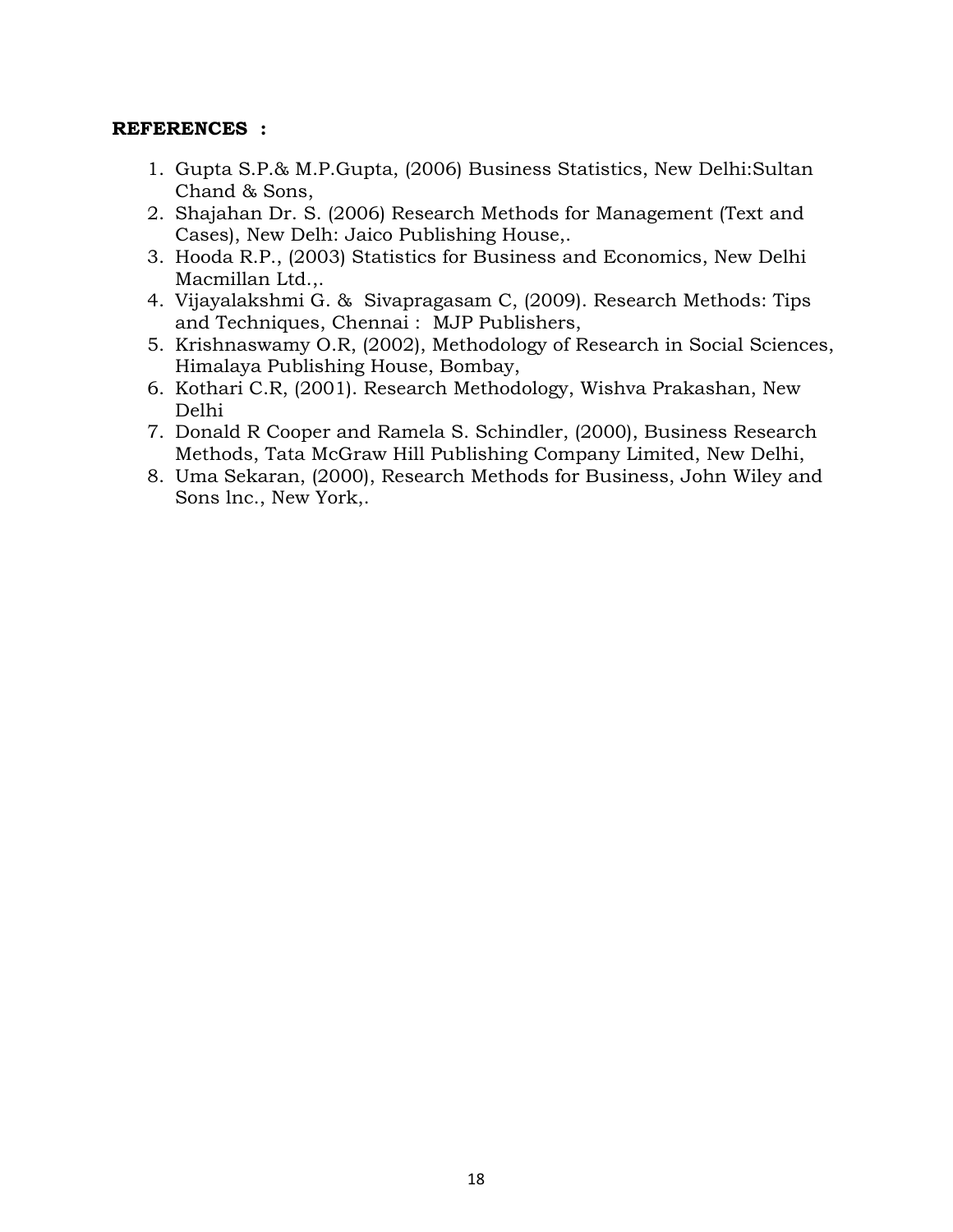# **ELECTIVE –II (A) : INVESTMENT MANAGEMENT**

## **OBJECTIVE :**

To enable the students understand the investment avenues and evaluation.

## **UNIT I**

Nature and scope of Investment Management Investment objectives – Investment Process – Investment Media Security and Non-security forms of Investment gilt edged securities – Sources of Investment information.

## **UNIT II**

New Issues Market – Methods of Issuing – Parties involved in the new issue market – Secondary market – Stock Exchanges – NSE and BSE – Trading mechanism – online trading – SEBI and Investors production.

## **UNIT III**

Security Analysis – Approaches to Security Analysis – Fundamental Analysis – Technical Analysis – Dow Theory – Random Walk Theory - Efficient Market Hypothesis.

## **UNIT IV**

Portfolio Analysis – Traditional and Modern approach – Rationale of Diversification of Investments – Markovitz theory – Sharpe Index Model - Capital Asset Pricing Model.

### **UNIT V**

Investment companies in India – Types Mutual Fund Operations in India – UTI – SEBI and RBI Guidelines for Mutual Funds.

### **Note: Theory only**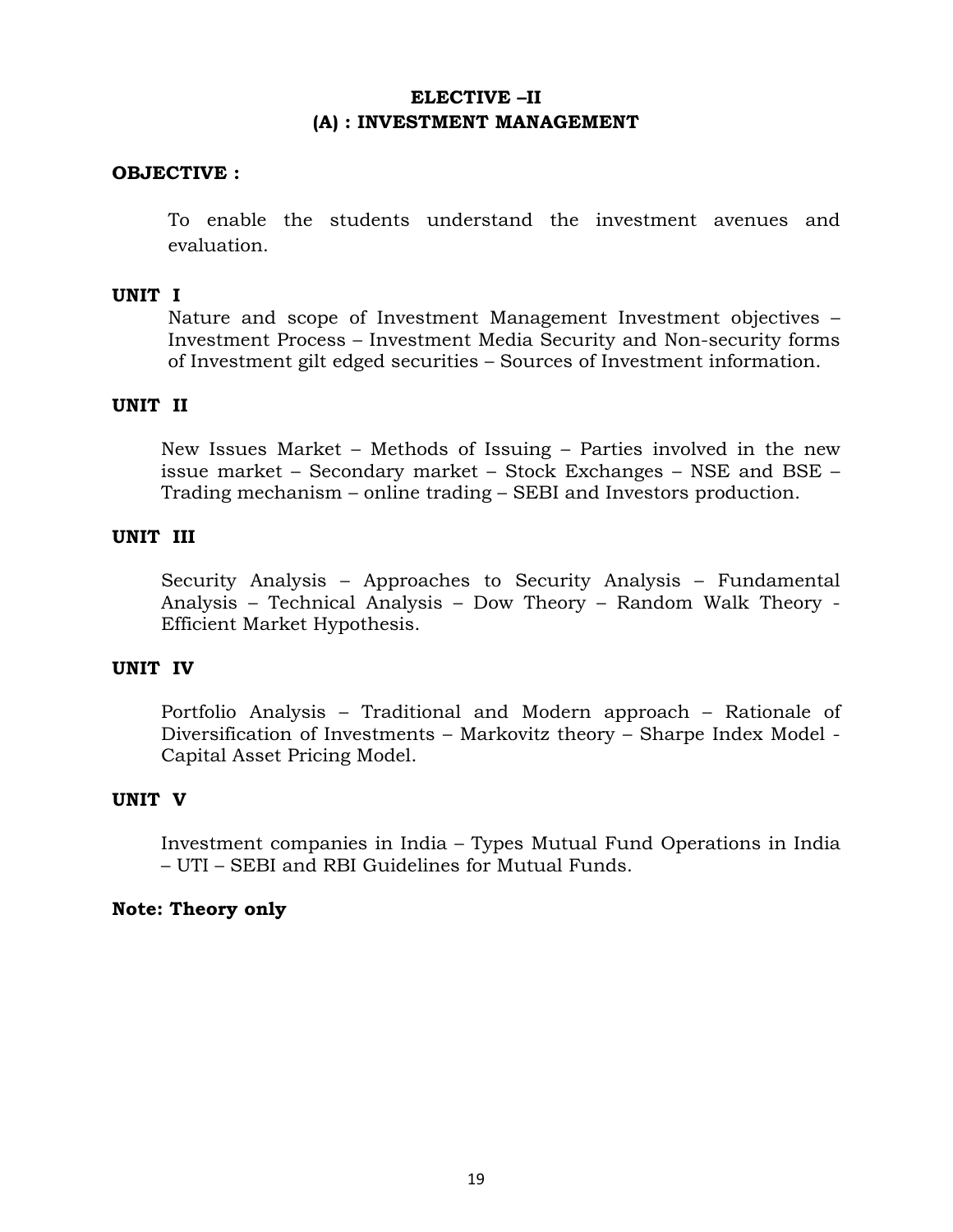## **BOOKS FOR REFERENCE :**

- 1. Punithavathy Pandian : Security Analysis and Portfolio Management, (Vikas Publishing House)
- 2. Dr S Gurusamy –Security Analysis & Portfolio Management –Vijay Nicole Imprints Pvt Ltd, Chennai.
- 3. Gupta L.C. : Return of Equities The Indian Experience, (New Delhi OXFORD).
- 4. Bhalla V.K. : Investment Management and Portfolio Management & (S.Chand & Co. Delhi).
- 5. Fisher & Jordon : Security Analysis and Portfolio Management.
- 6. Preeti Singh : Security Analysis, Himalaya Publishing House
- 7. Avadhani V.A. : Investment and Securities Markets in India.
- 8. SEBI, 1992.Guidelines
- 9. Jack dark Francis (1990).Investment : Analysis and Management, McGraw Hill
- 10. Gara.K.L : Stock Exchanges in India.
- 11. Yasasway : Equity Investment Strategy.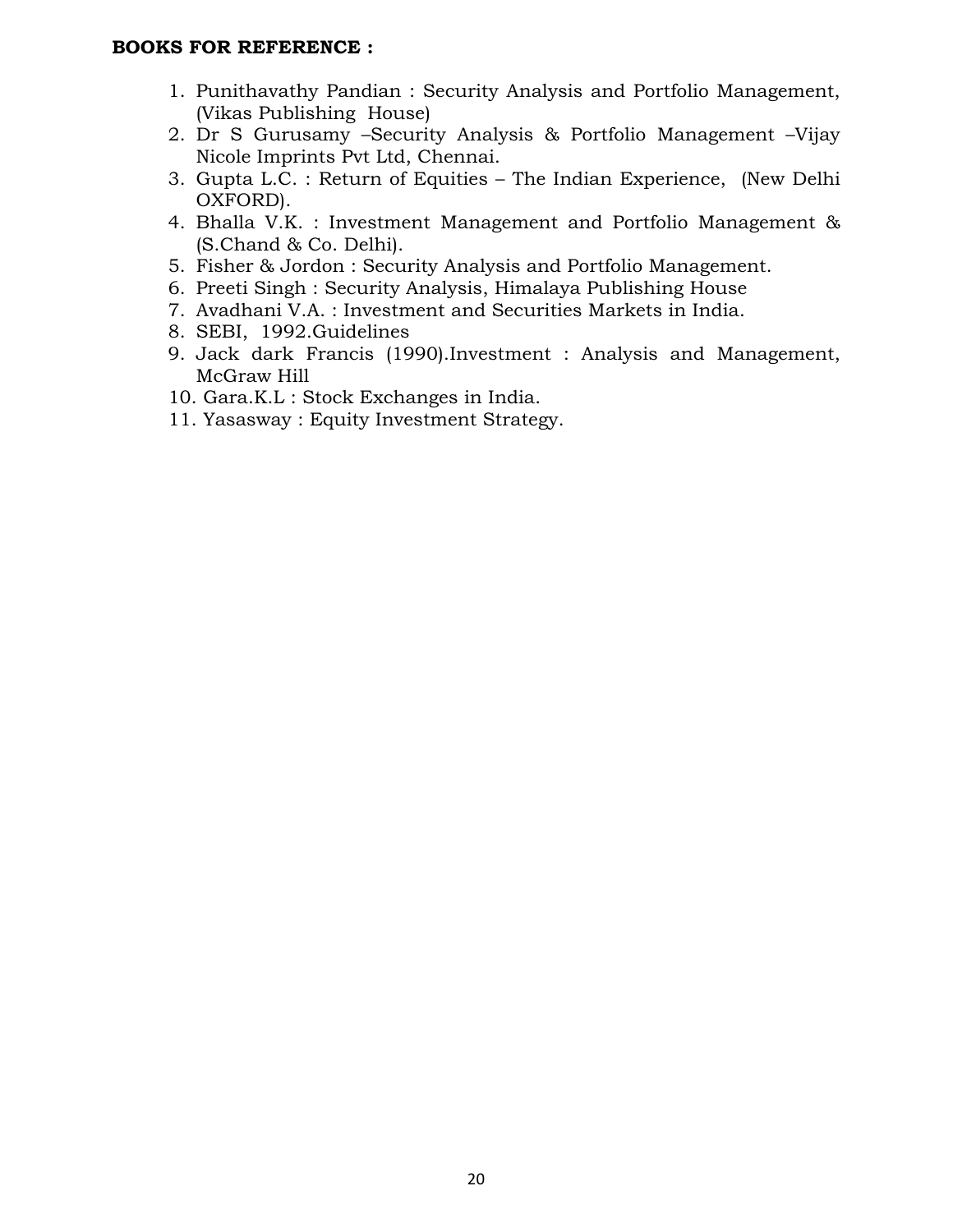# **ELECTIVE –II (B): QUANTITATIVE TECHNIQUES**

## **OBJECTIVE :**

• **To acquaint the students with the Statistical tools and techniques for managerial decisions.** 

#### **(Theory & Problems)**

#### **UNIT I**

Meaning of Quantitative Techniques – Role of Quantitative Techniques – Advantages and Limitations of Quantitative Techniques – Correlation Analysis – Simple – Partial and Multiple –Regression Analysis – Time Series .

#### **UNIT II**

Probability – Problems applying Additional and Multiplication Theorem – Mathematical Expectations – Theoretical Distributions – Binomial – Poisson – Normal Distribution.

#### **UNIT III**

Significance Tests in Small Samples ( t test) – Testing the significance of the mean of a random sample – Testing difference between means of two samples (Independent and Dependent Samples) – Chi-square test-Analysis of Variance (One way and two way classification).

#### **UNIT IV**

Linear Programming – Graphical Method – Simplex Method – Transportation Problems – Initial Basic Feasible Solution - Modi Method – Assignment Problems.

## **UNIT V**

Interpolation and Extrapolation – Methods of Interpolation – Binomial Expansion method – Newton's Method – Lagrange's Method – Parabolic Curve Method – Extrapolation – Vital Statistics – Life Tables.

### **Note: 50 marks problem; 25 marks Theory**

- 1. S.P. Gupta, Statistical Methods Sultan Chand & Sons, New Delhi 600 002.
- 2. S. Gurusamy,Operations Research, Vijay Nicole Imprints Pvt. Ltd, Chennai.
- 3. D. Joseph Anbarasu,Business Statistics –Vijay Nicole Imprints Pvt. Ltd., Chennai.
- 4. C.R.Kothari, Quantitative Techniques –Vikas Publishing House, New Delhi.
- 5. Levin, Richard I. and David S Rubin: Statistics for Management, Prentice Hall, Delhi.
- 6. Hooda, R.P: Statistics for Business and Economics, Macmilla 3rd edition, New Delhi.
- 7. Hein, L.W: Quantitative Approach to Managerial Decisions, Prentice Hall, Delhi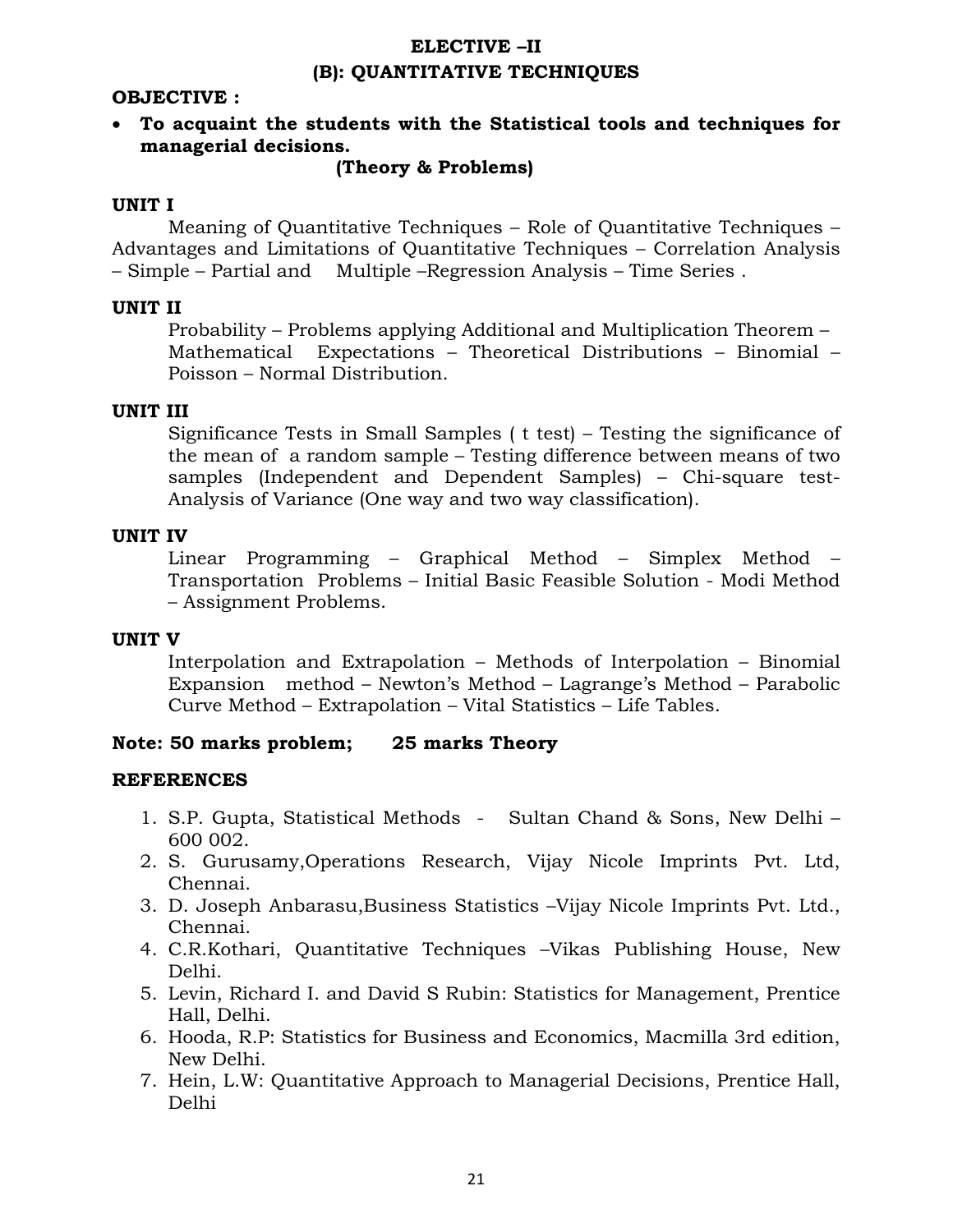## **CORE COURSE-IX LEGAL FRAME WORK FOR COOPERATIVES**

## **OBJECTIVE:**

• To enable the students to understand the Cooperative Legal Framework and other related Laws with particular reference to Tamilnadu

## **UNIT-I**

**Cooperative Legislation:** Need for Legal Frame Work for Cooperatives-History of Cooperative Legislation in India- Cooperative Credit Societies Act of 1904- Cooperative Societies Act of 1912 -Model Cooperative Societies Bill 1957 – Model Cooperative Societies ACT 1991-Features of Self Reliant Cooperatives Societies Act 1995 –Multiunit Cooperative Societies Act 2002 –Features.

### **UNIT-II**

**The Tamil Nadu Cooperative Societies Act 1983 and Rules 1988:** Provisions Relating to Registration, Amendment of Bye Laws, Division-Amalgamation, Qualifications and Disqualification of Members-Management of Cooperatives - Duties and Privileges of Registered Societies -Properties and Funds of a Registered Societies- Net Profit Distribution.

### **UNIT-III**

**The Regulatory Provisions Relating to Cooperatives** – Audit , Inquiry, Inspection, Surcharge-Supersession of the Board-Winding up of Cooperatives- Settlement of Disputes – State Aid to Registered Cooperatives.

### **UNIT-IV**

**The Provisions Relating to Employees of Cooperatives:** Common Cadre-Recruitment Bureau-Selection, Placement- Rewarding – Offences and Penalties to Employees – Provisions relating to Appeal -Revision-Review- Cooperative Tribunals.

### **UNIT-V**

**Other Laws** –Indian Contract Act of 1872 - Essential of Valid Contract - Breach of Contract and its Remedies. Sale of Goods Act 1930- Sale-Agreement to Sell, Transfer of Properties Act 1882- Features, Indian limitation Act 1963 - Meaning– Computation of Period of Limitations, Consumer Protection Act 1986- Definition- Features, Right to Information Act 2005- Features.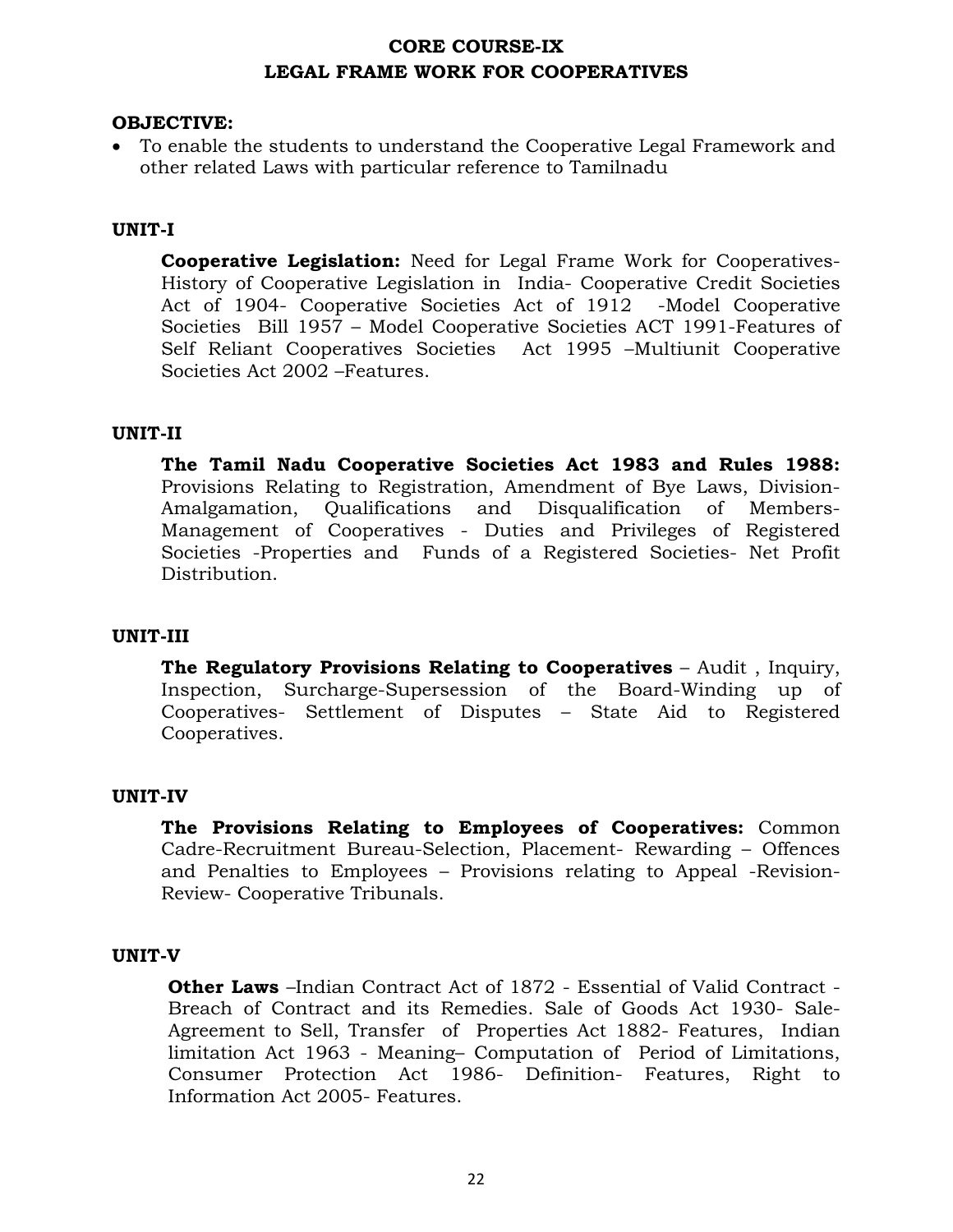- 1. Vidwans M.D., Cooperative Law In India, Sahithya Bhavan Publishers,New Delhi, 1956
- 2. Government of Tamilnadu, Tamilnadu Cooperative Societies Act of 1983
- 3. Government of Tamilnadu, Tamilnadu Cooperative Societies Rules of 1988
- 4. Weerman P.E., The Effect of Cooperatives Law on the Autonomy of Cooperatives In South East Asia, New Delhi,ICA,1989.
- 5. Weerman P.E.,A Model Cooperatives Societies Law With The Authors Commentary, New Delhi,ICA,1994
- 6. Government of India, Multi UNIT Cooperative Societies Act 2002.
- 7. Government of India, Report of the Committee on "Cooperative Law"1987.
- 8. Government of India, Report of the Committee on "Model Cooperative Act"1991 Planning Commission,1991.
- 9. Government of India, Indian Limitation Act 1963.
- 10. Government of India, Consumer Protection Act 1986.
- 11. Government of India, Right to Information Act-2005 .
- 12. Aswathappa. K& Ramachandra., Principles Of Business Law,Himalaya Publishing House, New Delhi,1997.
- 13. Shukla M.C., Manual of Mercantile Laws ,Chand &Co, New Delhi, 1983.
- 14. Kapoor N.D. and Rajni Abbi, General Laws and Procedures, Sultan Chand&Sons Revised Edition, 2010.
- 15. Government of India, Report the Committee on Cooperative Law on Democratisation and Professionalisation of Management in Cooperatives, 1985.
- 16. Goel B.B. "Cooperative Legislation Trends and Dimensions, Deep and Deep Publications Pvt. Ltd. New Delhi (2006)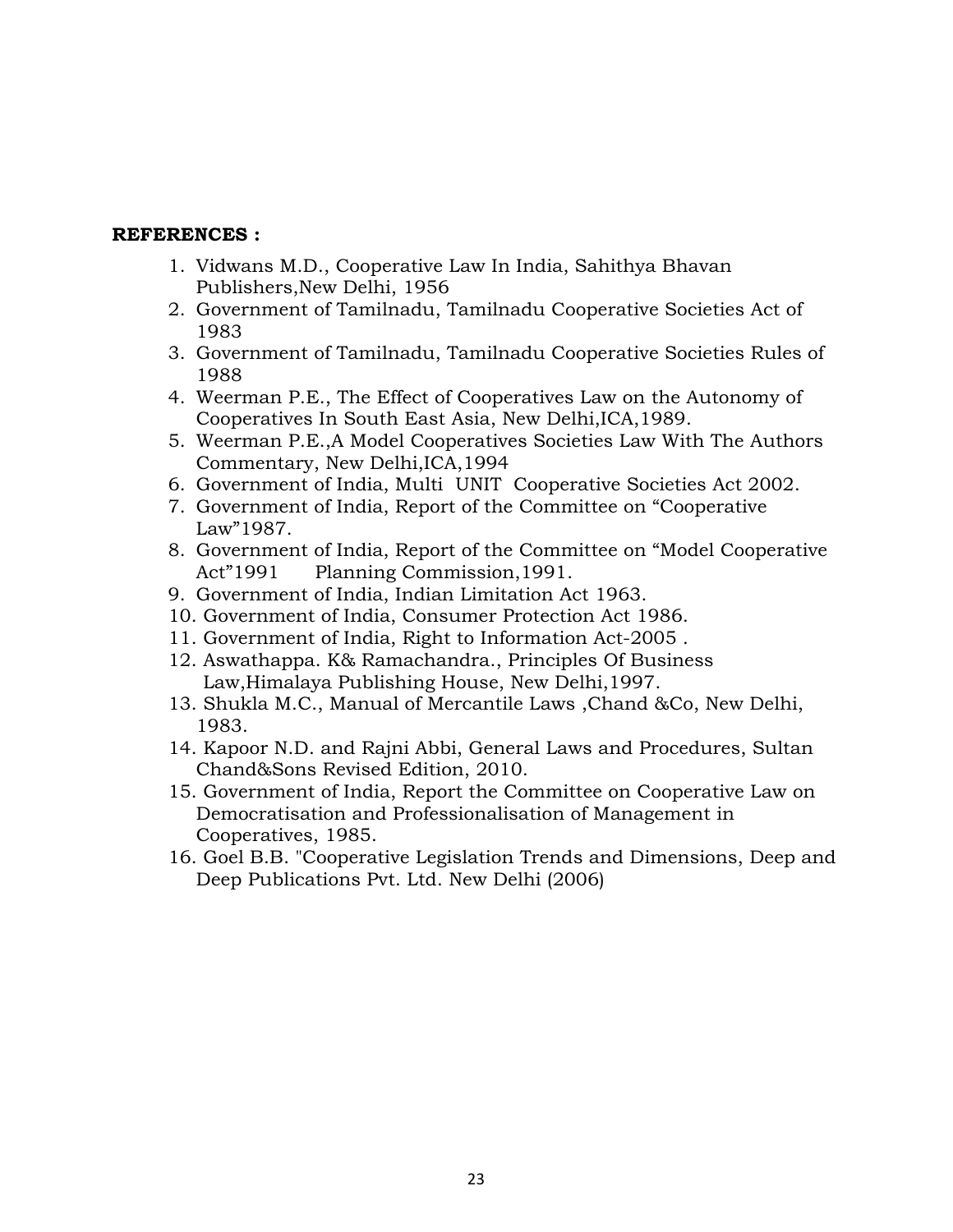# **CORE COURSE X DYNAMICS OF CO -OPERATION**

## **OBJECTIVES:**

- To enable the students to understand the Indian economic resources and the role of cooperatives in Primary, secondary and tertiary sectors
- To enable the students to understand the issues confronted by cooperatives in promotion of Indian Economy.

## **UNIT I**

Indian Economic Resources: Its resource bases- resources optimization for balanced economic growth; integration of primary, secondary and tertiary sectors-the role of cooperatives, and other business enterprises.

## **UNIT II**

Cooperatives in the Primary sector: Constitution, Structure and working Performance of Cooperative Agricultural credit structure, cooperative Farming and allied Cooperatives -Problems and prospects(with reference to Tamil Nadu).

## **UNIT III**

Cooperatives in the Secondary Sector: Constitution, structure and working Performance of milk, sugar, tea and handloom weaving cooperatives - their problems and prospects (with reference to Tamil Nadu).

### **UNIT IV**

Cooperatives in the Tertiary Sector: Constitution, structure and working Performance of banking, marketing and Consumer Cooperatives –their problems and prospects. (with reference to Tamil Nadu)

### **UNIT V**

Issues on Cooperative Development: Cooperative principles Vs practices, State partnership, leadership in Cooperatives, peoples participation, producer & company as alternative model (with reference to Tamil Nadu).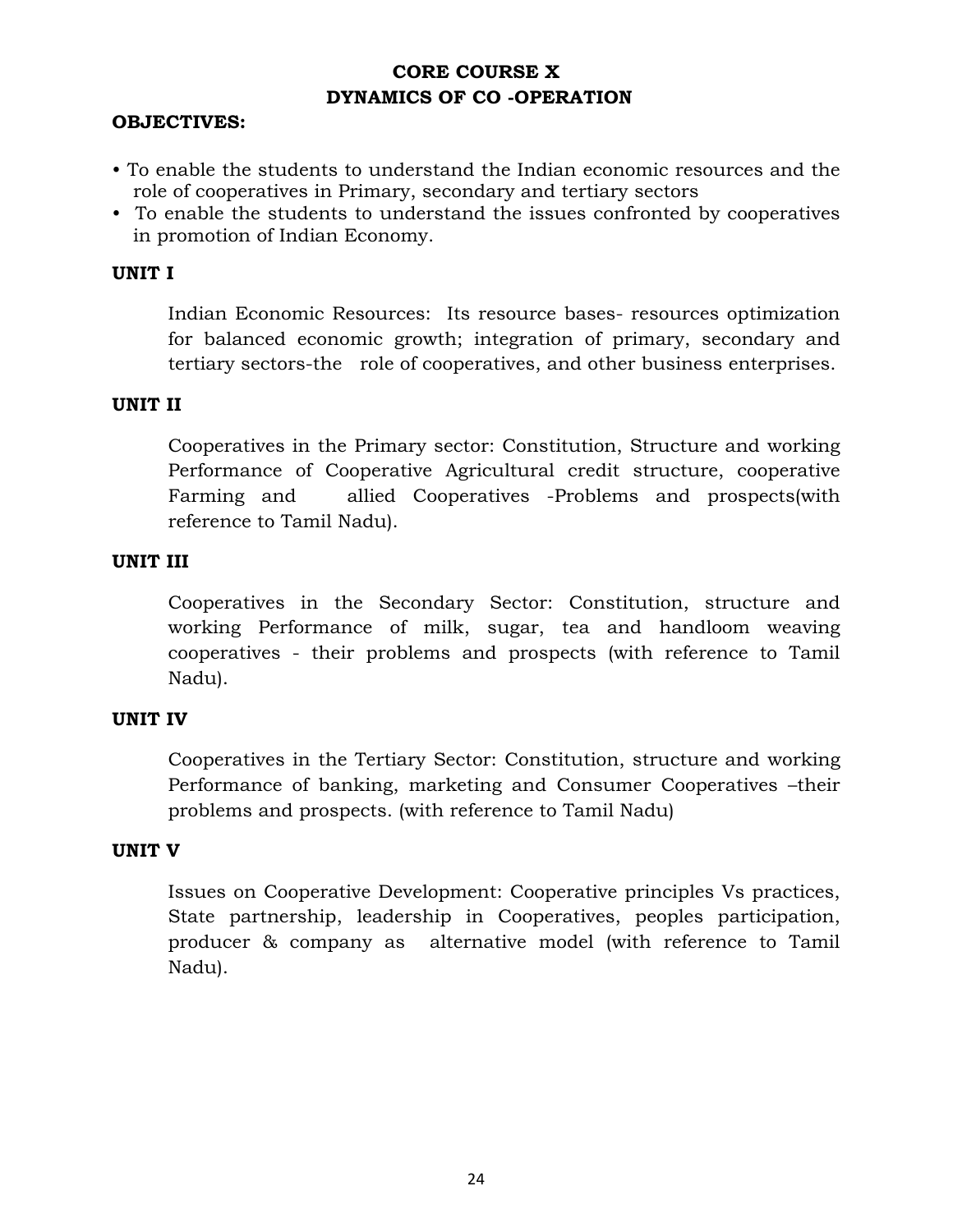- 1. Dubhashi, P.R (1970), Principles and Philosophy of Cooperation, VAMNICOM, Pune.
- 2. Government of India (2009), Report of the High Powered Committee on Cooperatives.
- 3. Hajela T.N (2000), Principles, Problems and Practices of Cooperation, Konark Publishers, New Delhi.
- 4. Ian Mac Pherson (1995), Cooperative Principles for the 21st Century, ICA, Geneva.
- 5. Krishnasamy O.R and Kulandaiswamy, V (2000), Cooperation: Concept and Theory, Arudra Academy, Coimbatore.
- 6. Krishnasamy O.R. (1985), Fundamentals of Cooperation, S.Chand & Co., New Delhi.
- 7. Mathur B.S. (2000), Cooperation in India, Sahithya Bhavan Publishers, Agra.
- 8. Paul Lambert (1969), Studies in Social Philosophy of Cooperation, Cooperative Union Ltd., Manchester.
- 9. Plunkett Foundation (1996), The World of Cooperative Enterprises.
- 10. Puri, S.S. (1979), Ends and Means of Cooperation, NCUI, New Delhi.
- 11. Mrutyunjay Sarnagi et. al (2004) Six volumes, "Each for All-All for Each" – A Study of the Impact of Cooperative Movement in Tamil Nadu.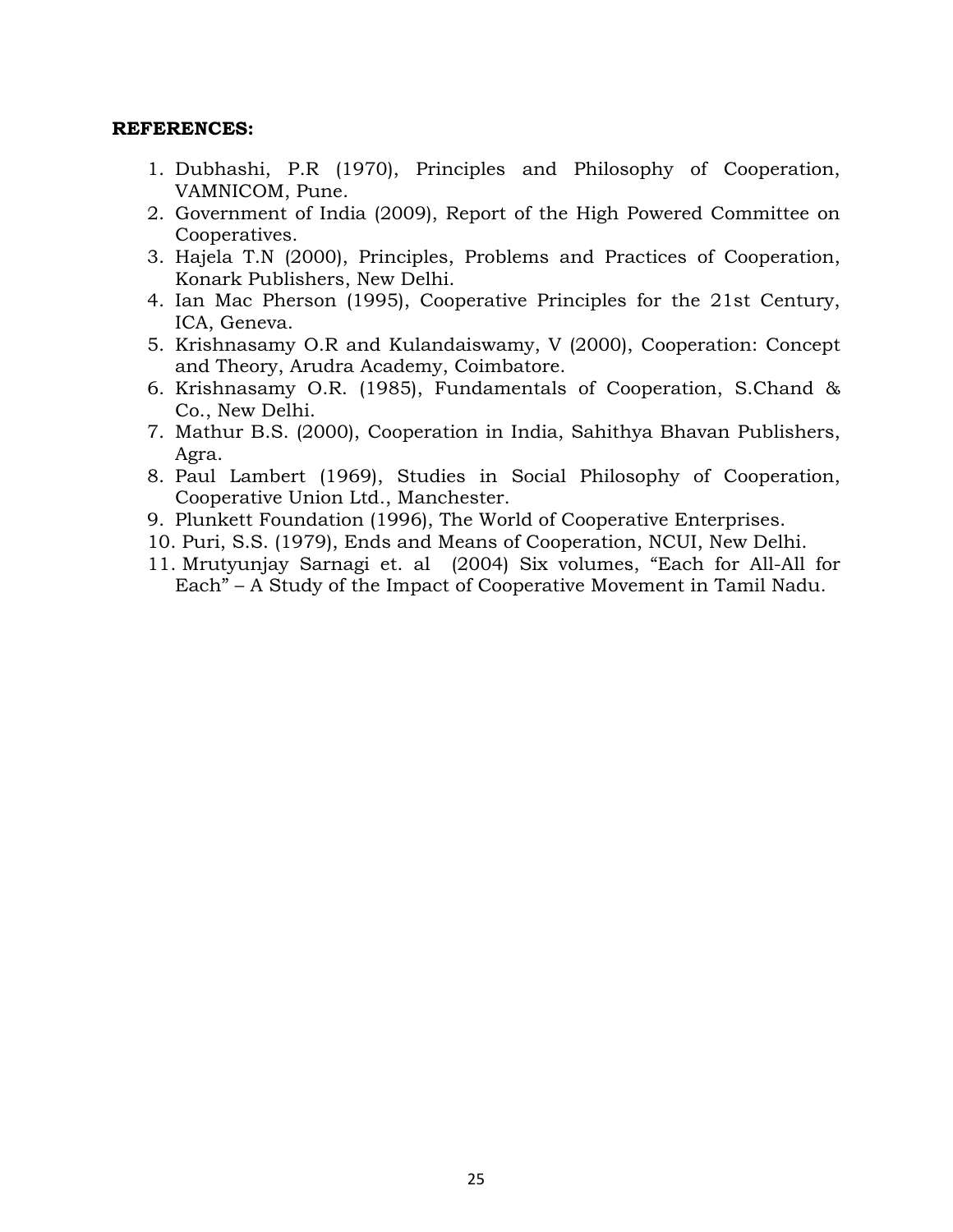# **CORE COURSE XI MARKETING MANAGEMENT**

## **OBJECTIVE:**

To enable the student to understand the concepts of modern marketing and various strategies employed in marketing management.

#### **UNIT I**

 Marketing Definition- Importance- Concepts of Marketing Task-Conventional & Situational Marketing -, Approaches to Marketing, Remarketing, De-Marketing, Synchro-Marketing Concepts- Traditional and Modern Concepts - Marketing Mix - Modern Marketing Functions - Features of Industrial, Consumer and Services Marketing.

### **UNIT II**

 Product : Meaning-Classification of Goods- Product Planning and Development- Product Life Cycle - New Product Development- Product Positioning – Diversification – Product Related Strategies – Branding - Brand Image Building- Brand Extension - Brand Celebrity.

#### **UNIT III**

Market Segmentation : Bases and Benefits - Consumer Behavior-Factors Influencing Consumer Behavior, Post Purchase Behavior - Marketing Research - Steps In Marketing Research - Sales Forecasting : Techniques and Criteria.

#### **UNIT IV**

Pricing : Meaning and OBJECTIVEs - Pricing Policies Strategies- Pricing Methods - Promotion Mix : Purpose of Promotion- Promotion Strategy – Sales Promotion - Levels, Advertising : Kinds of Advertising - Advertising Copy- Advertising Budget - Advertising Agency. Sales Management : Salesmanship – Qualities - Effective Selling - Sales Process

### **UNIT V**

Distribution : Selection of Channels of Distribution - Wholesalers and Retailers – Functions and Importance In Distribution Net Work, Warehousing –Types - Decisions. Management of Physical Distribution.Ethics in marketing.

- 1. R.S.N.Pillai&Bagavathi, (2010), Modern Marketing, S.Chand& Co., New Delhi.
- **2.** RajanNair.N.,SanjithR.Nair, (1999),Marketing, Sultan Chand & Sons, New Delhi.
- 3. Kotler Philip, 15th edition, (2015) Marketing Management, Prentice Hall of India (Pvt) Ltd., New Delhi.
- 4. Monga & ShaliniAnand, (2000), Marketing Management, Deep & Deep Publications, New Delhi
- 5. J. Jayasankar , 2nd edition,(2013), Marketing, Margham Publications, Chennai.
- 6. Dr. L. Natarajan (2013), Marketing, Margham Publications, Chennai.
- 7. Grewal , 14th edition (2015), Marketing, Tata McGraw Hill management, New Delhi.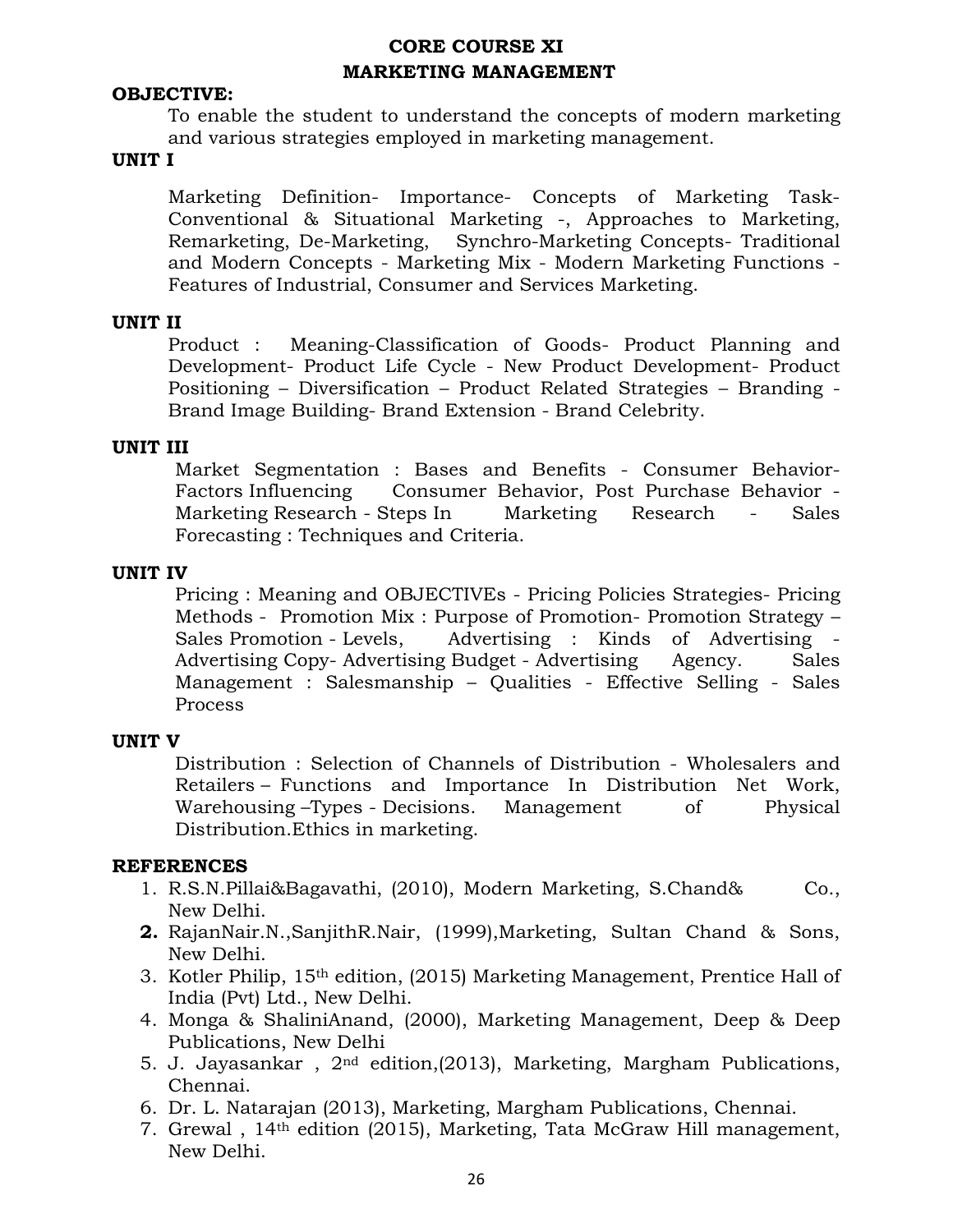## **CORE COURSE XII PRACTICAL TRAINING AND INTERNSHIP**

## **OBJECTIVES :**

- To impart practical knowledge on the management and working of various types of agricultural and non-agricultural co-operative institutions
- To develop Managerial leadership and initiative to adopt management practices relevant to Cooperatives.

# **THE FIRST PHASE (PRACTICAL TRAINING)**

The First Phase of Training will be visits to and observation study of various types of District, Apex and National level cooperative institutions as furnished below. The Training should be given under the Guidance and Supervision of the staff in charge who should accompany the students. The students should maintain a systematic record for Practical Training. The following Institutions may be considered to provide practical managerial knowledge to students.

## **DISTRICT LEVEL:**

- District Central Co-operative Bank
- District Consumer Cooperative Whole Sale Stores
- District Cooperative Milk Producers Union
- District Cooperative Union
- Circle DRCS Office or JRCS Office
- Urban Cooperative Bank
- Agro-processing units: Cooperative Sugar Factory

## **APEX LEVEL**

- Tamil Nadu State Apex Co-operative Bank,
- Tamil Nadu State Co-operative Agricultural and Rural Development Bank
- Tamil Nadu State Coop. Housing Federation.
- Tamil Nadu State Co-operative Union.
- Tamil Nadu State Co-operative Marketing Federation. (TANFED)
- Tamil Nadu Handloom Weavers Co-operative Society. (Cooptex)
- Tamil Nadu State Urban Cooperative Bank Federation.
- Tamil Nadu State Cooperative Sugar Federation.
- NCDC, NAFED, IFFCO, KRIBHCO Regional office,
- Tamil Nadu Industrial Cooperative Bank.( TATICO Bank) ,
- Any other State level federations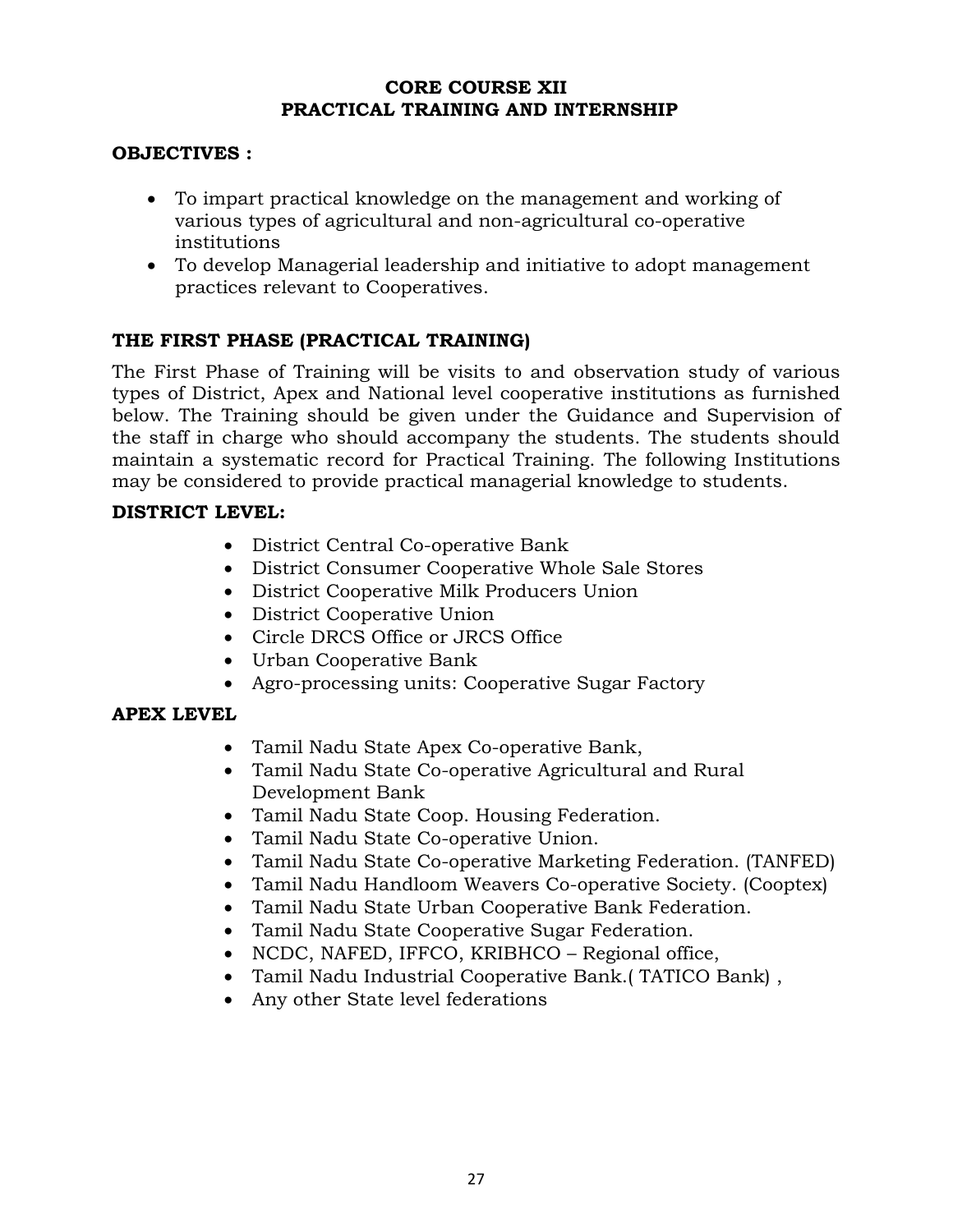# **NATIONAL LEVEL**

Visiting inter State Cooperative Organisations, Offices / Branches of various National Level Co-operative Institutions functioning at the State Headquarters.

# **EVALUATION (FIRST PHASE – 25 MARKS)**

Evaluation of Practical Training for 25 marks will be done by the Coordinator/ Staff incharge of the course, on the basis of training records maintained by the students.

## **SECOND PHASE (INTERNSHIP)**

The students are to be assigned with the internship training for a period of two weeks- For this purpose students may be divided into batches. The staff incharge may check their work by making surprise visits. Any two of the following types of Co-operative institutions may be selected for internship.

- 1. District Cooperative Union / Central Co-operative Bank / Urban Cooperative Bank / PACS.
- 2. District Consumers Whole Sale Stores / Supermarket
- 3. Hand loom / Spinning Mill / Sugar Mills / Tea Factories, INDCOSERVE, SAGOSERVE and other Agro-Processing Co-operatives and Sericulture Cooperatives
- 4. LAMPS, FSS and Marketing Cooperative Societies
- 5. Apex Level Co-operative Institutions of Various Types: TNSCB, SARDB, TANFED, AAVIN, COOPTEX, TAICO Bank, Housing Federation.
- 6. District Cooperative Milk Producers Union Ltd.

# **EVALUATION (PHASE-II -75 MARKS)**

Evaluation of the Phase- II Practical Training (Internship) will be done by the External Examiner and Coordinator/ Staff in-charge of the programme jointly for 75 marks on the basis of internship report submitted by the students and viva voce.

The report is to be evaluated for 50 marks and viva voce for 25 marks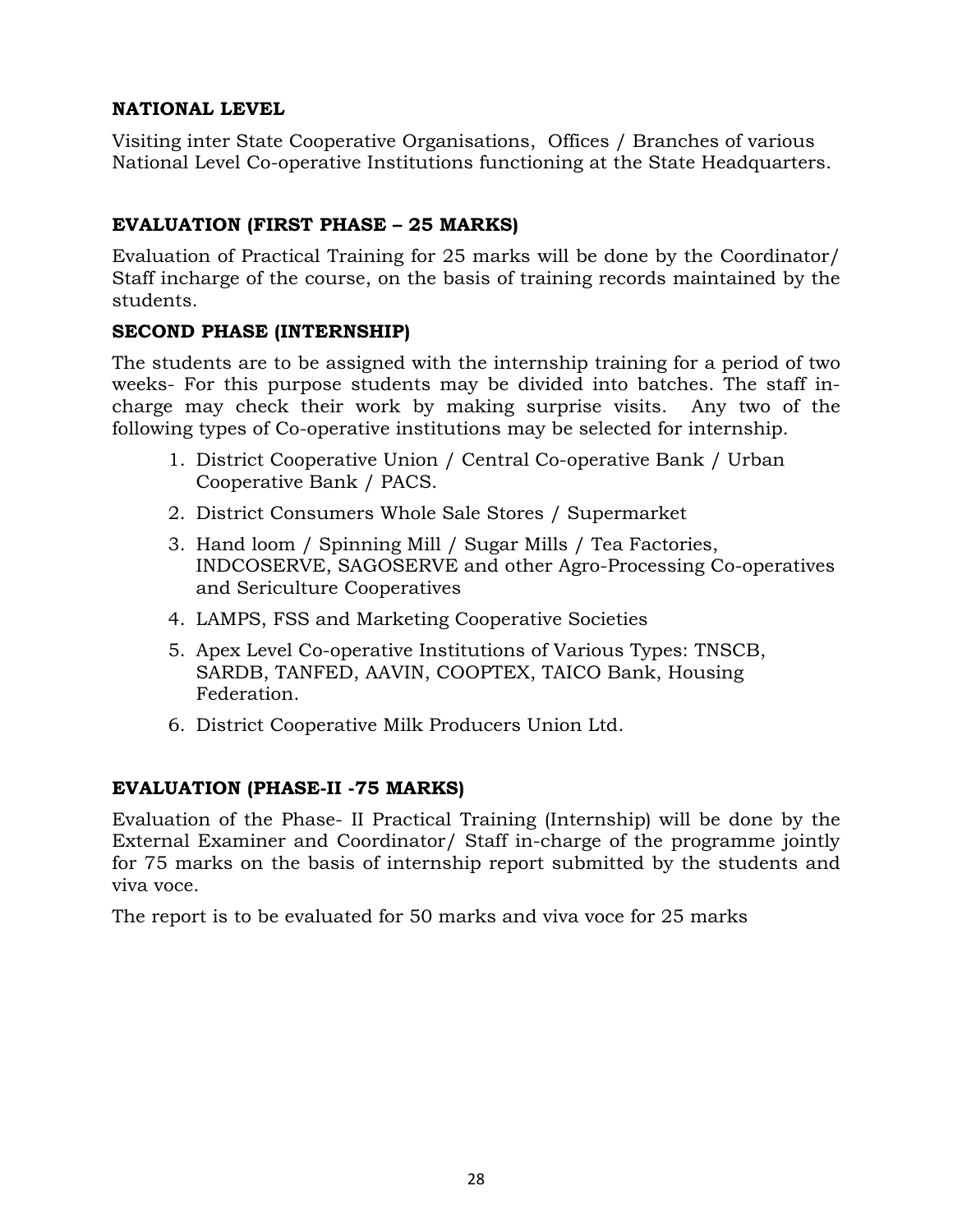## **ELECTIVE –III (A) SERVICES MARKETING**

## **OBJECTIVE :**

• To enable students to gain knowledge on marketing of various services.

## **UNIT I**

Services Marketing : Definition – importance – characteristics of services – Growth of Services Marketing – Types of services – Comparative analysis between services and products.

## **UNIT II**

Concept of services marketing : Societal concept – Buyer behaviour concept – Factors influencing buyer behaviour – Decision making process. Delivering quality Service - TQM in services marketing - Quality standards - process and technological requirements to implement quality standards in services marketing.

## **UNIT III**

 Services Marketing Mix : Product Strategy – Product Life Cycle concept – Product Strategies during the Product Life Cycle – Product Planning and development – Development of new products – Diversification and elimination.

## **UNIT IV**

Bank Marketing – Insurance Marketing – Transport Marketing.

## **UNIT V**

Tourism and Hotel Marketing - Education Marketing – Communication Services Marketing – Health services.

- 1. S.M.Jha, Services Marketing, Himalaya Publishing House, Mumbai.
- 2. M.Y.Khan, Services Marketing, Tata McGraw Hill, New Delhi.
- 3. C.B.Memoria&R.K.Suri,Marketing Management, Kitab Mahal,
- 4. Kotler -Marketing Management , Sultan Chand & Sons, New Delhi.
- 5. Cowell.- Marketing of Services, Heinemann Publishers, London.
- 6. Christopher Lovelock, JochenWirtz&Jayanta Chatterjee Service Marketing People, Technology, Strategy. Pearson Education.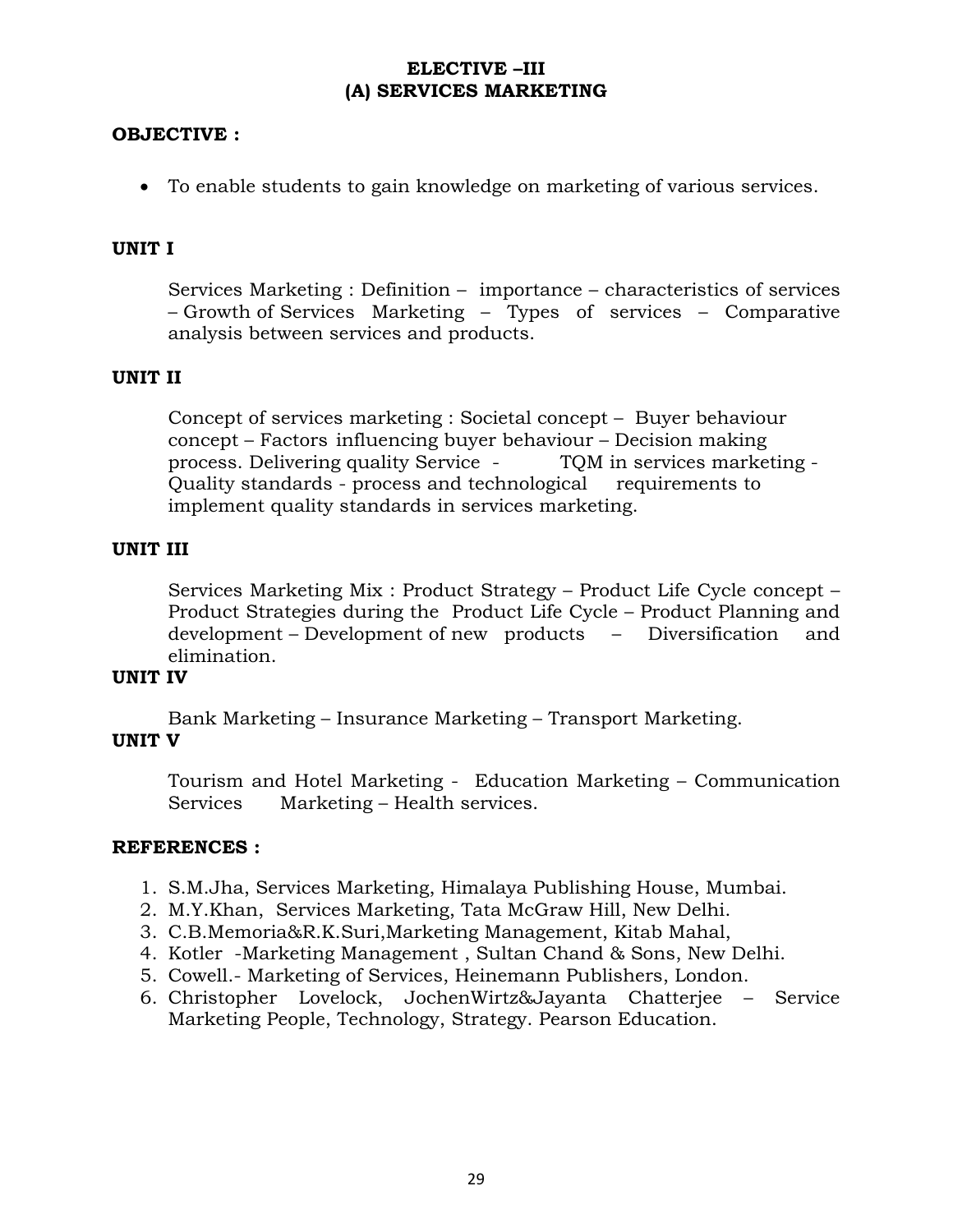# **ELECTIVE –III (B) EXPORT MARKETING**

### **OBJECTIVE :**

# **To enable the students to understand the functioning and processes involved in export marketing including the export policies and the development agencies functioning in India**

#### **UNIT I**

Introduction to Export Marketing : Meaning – OBJECTIVEs – scope – Need for and importance of export trade – Distinction between internal trade and international trade – Problems faced by exporters.

#### **UNIT II**

Features and Functions of export marketing – Sources of market information – Product planning – Quality control – Export pricing – Export marketing channels – Strategy formulation.

#### **UNIT III**

Steps involved in export – Confirmation of order – Production of goods – Shipment – Negotiation – Documents used for export – Commercial documents – Regulatory documents – ISO Certificate.

#### **UNIT IV**

Export Policy and Promotion: EXIM Policy – Regulation of export trade - Organisations for promoting export – incentives and assistance – Export Houses – Trading Houses.

#### **UNIT V**

Institutions engaged in financing export – ECGC – EXIM Bank – Organisations promoting export – Commodity Board – EPC – STC – MMTC.

- 1. Balagopal, T.A.S., Export Marketing, Himalaya Publishing House.
- 2. Rathor, B.S., and Rathor, J.S., Export Marketing, HPH.
- 3. Francis Cherunilam, International Trade and Export Management .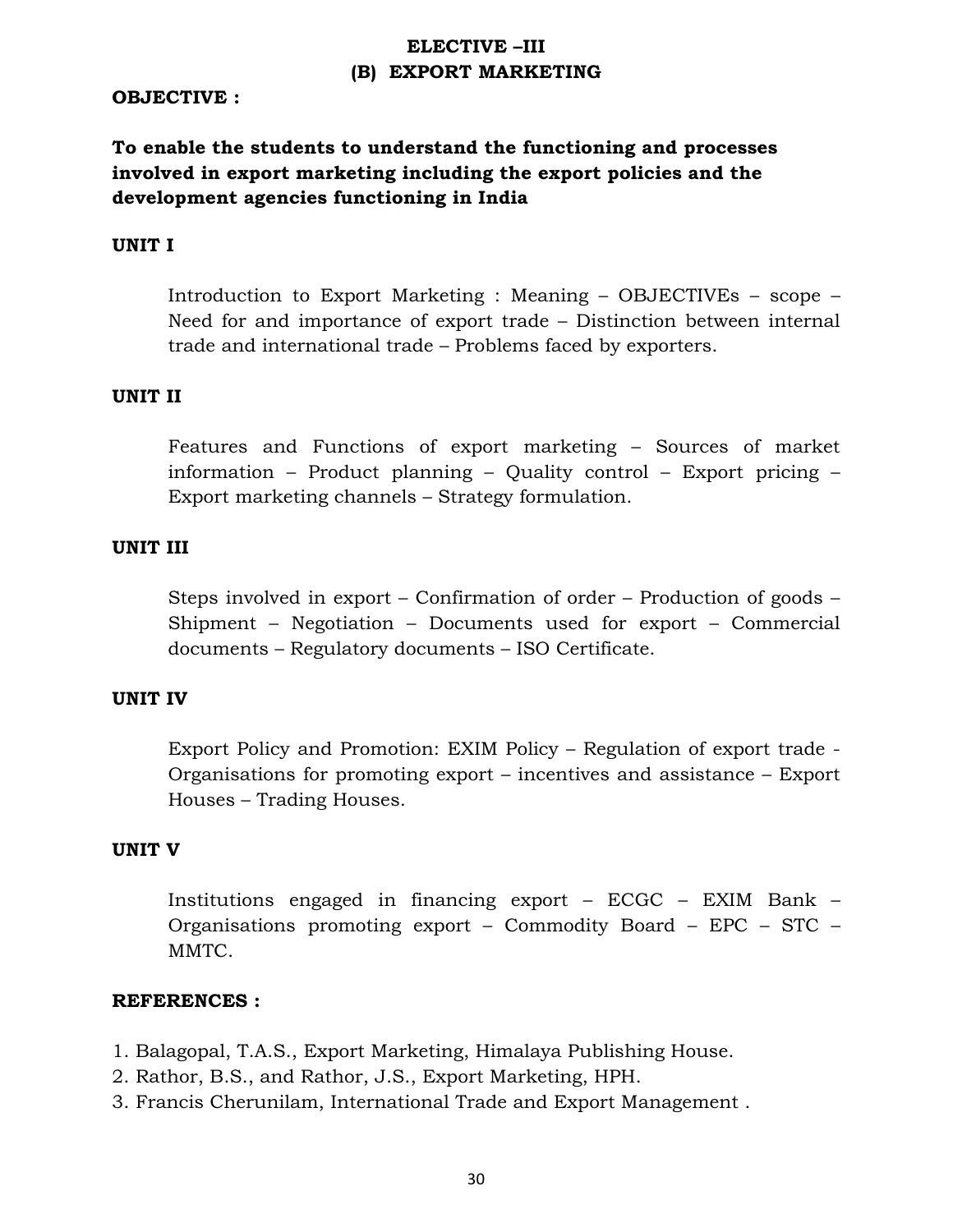# **CORE COURSE XIII COST AND MANAGEMENT ACCOUNTING**

## **OBJECTIVE :**

• To make the students understand the techniques and tools of Cost & Management Accounting for decision making.

## **UNIT I**

Cost Accounting : Meaning – OBJECTIVEs – Nature and Scope – Methods – Techniques of Costing – Classification and Coding of Costs – Inventory Control – Stock levels – Inventory Systems – Methods of pricing material issues.

## **UNIT II**

Labour Costs : Direct and Indirect – Importance – Labour Remuneration method. Overheads – Importance – allocation and apportionment of overheads – Overhead cost control – Absorption costing – Activity Based Costing.

## **UNIT III**

Contract Costing : Meaning – Features – Fully Completed Contract – Incomplete Contract – Cost Plus Contracts - Process Costing – Procedure Involved in Process Costing – Inter Process Profit – Joint Products and By Products.

### **UNIT IV**

Management Accounting : Meaning – Nature and Scope – Functions – Tools & Techniques. Distinction between Cost and Management Accounting – Relationship between Cost and Management Accounting. Ratio Analysis – Meaning – Advantages – Limitations – Classification of Ratios.

### **UNIT V**

Budgetary Control : Classification of Budgets - Marginal Costing – Break Even Analysis – Cost Volume Profit Analysis - Standard Costing and Variance Analysis.

### (**Theory : 25 Marks Problem:50 Marks)**

### **Text and Reference Books :(Latest revised edition only)**

- 1. R.K.Sharma & Shashi K.Gupta, "Management Accounting", Kalyani Publisher, New Delhi.
- 2. S.N.Maheswari, " Management Accounting", Vikas Publications, New Delhi.
- 3. T.S. Reddy & Y. Hari Prasad Reddy, "Management Accounting", Margham Publication, Chennai.
- 4. S.P.Jain& K.L. Narang, "Cost and Management Accounting", Kalyani Publishers, New Delhi.
- 5. M.N.Arora, "Cost and Management Accounting", 8th Edition, Vikas Publishing House (p) Ltd, Chennai.
- 6. Hilton, Mahar and selto, "Cost Management", 2nd Edition, Tata McGraw-Hill Publishing Company Ltd, New Delhi.
- 7. B.M. Lall Nigam and I.C. Jain, " Cost Accounting", Prentice Hall of India (P) Ltd, New Delhi.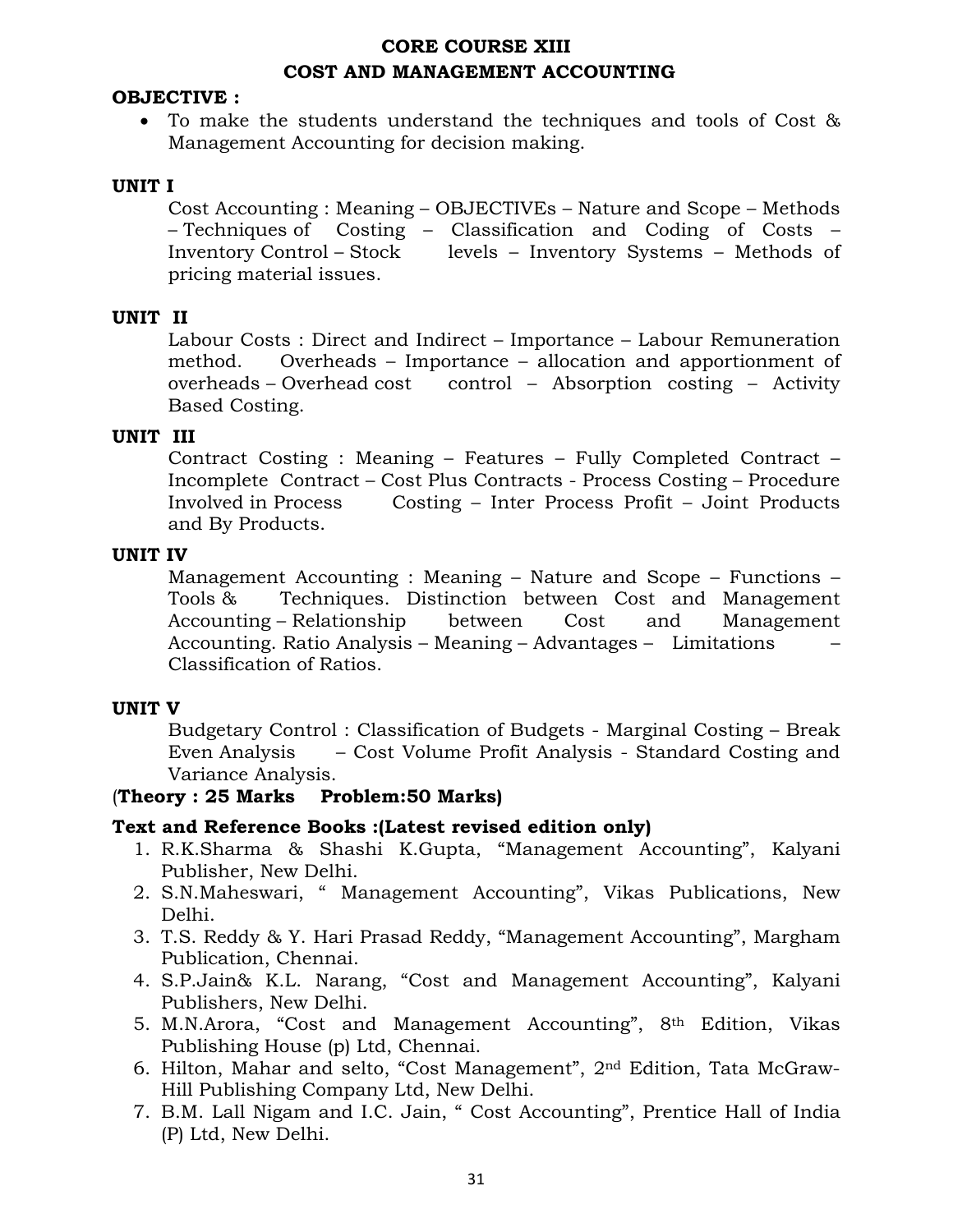# **CORE COURSE XIV MANAGEMENT INFORMATION SYSTEM**

## **OBJECTIVE :**

To enable the students to trace the growing importance of information system, vital role in decision making and applications of computers in the system, development process & approaches.

### **UNIT I**

 Information System – Establishing the framework - Business model – information system architecture – Evolution of information systems.

## **UNIT II**

 Modern information system – System development Life Cycle – Structured methodologies – Designing computer based method procedures control and designing structured programs.

### **UNIT III**

Functional areas - Finance, Marketing, Production, Personnel – Levels, Concepts of DSS, EIS, ES – Comparison - concepts and knowledge representation – managing international information system.

### **UNIT IV**

 Testing security – Coding Techniques – Detection of Error – Validation – Cost benefit analysis – Assessing the value and risk of information systems.

### **UNIT V**

 Software engineering qualities – Design, production, service, software specification, software metrics, software quality assurance – Systems methodology - OBJECTIVEs – Time and Logic, Knowledge and Human dimension – Software life cycle models – Verification and validation.

## **REFERENCES :**

1. Management Information Systems, Management Perspectives, D P Goyal, Second

Edition, Macmillan, New York.

- 2. Management Information Systems, Dr. S.P. Rajagopalan, Margham Publications, Chennai.
- 3. Gordon B.Davis, Management Information System: Conceptual Foundations, McGraw Hill, U.S.A.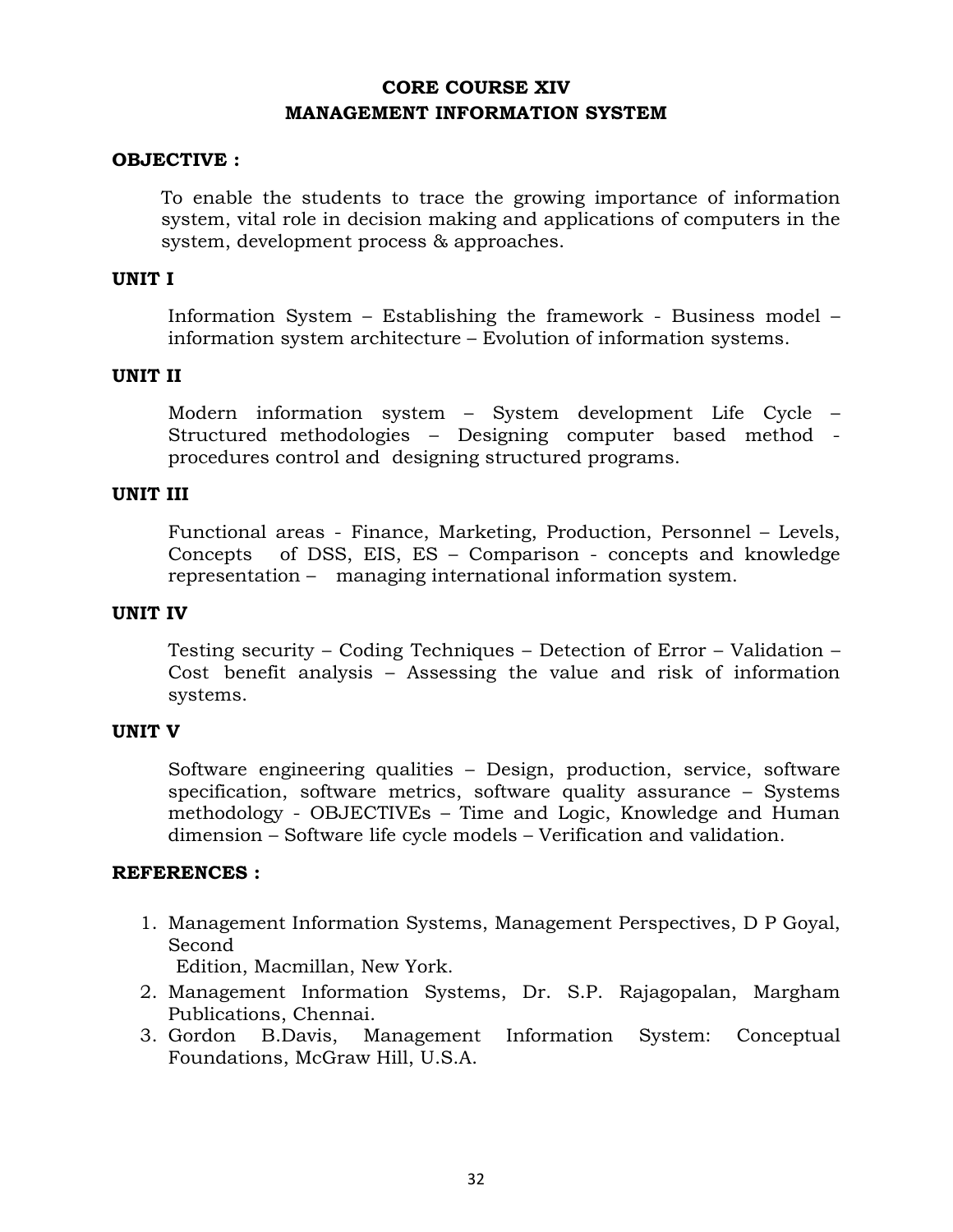# **ELECTIVE –IV (A): STRATEGIC MANAGEMENT**

## **OBJECTIVE :**

# **To enable the students to understand the processer involved in the formulation of business strategies including implementation and control of strategies towards effectiveness**

### **UNIT I**

Strategic Management : Definition – Scope – Benefits – Risks – Approaches – Models – Strategic change – Strategic Leadership and Decision making.

#### **UNIT II**

Situation Analysis : SWOT Analysis - Environmental Scanning and Industry analysis – Forecasting – Internal Scanning - Mission – objectives – Stakeholder Theory – Cyert and March's Behavioural Theory – Objectives of Non-Profit Organizations – Social Responsibility and Business Ethics.

## **UNIT III**

Strategy Formulation : Business Strategy – Corporate Strategy – Divertional Strategy –Portfolio Analysis – BCG Growth /Share matrix – Strategic choice – Development of policies – Strategic Alliances.

#### **UNIT IV**

Strategy Implementation : Organization for action – Staffing – Strategic Leadership – MBO –Total Quality Management – Functional Strategies – Growth Strategies – Diversification, Acquisition and Joint Venture – Recovery – Recession and Diverstment Strategies – Management Buyout.

#### **UNIT V**

Strategic Control and Evaluation : Establishing Strategic control – premise control – Implementation control – Strategic Surveillance – Special Alert Control – Evaluation Techniques – Managing change – Strategic issues in Managing Technology and Innovation – Strategic Effectiveness.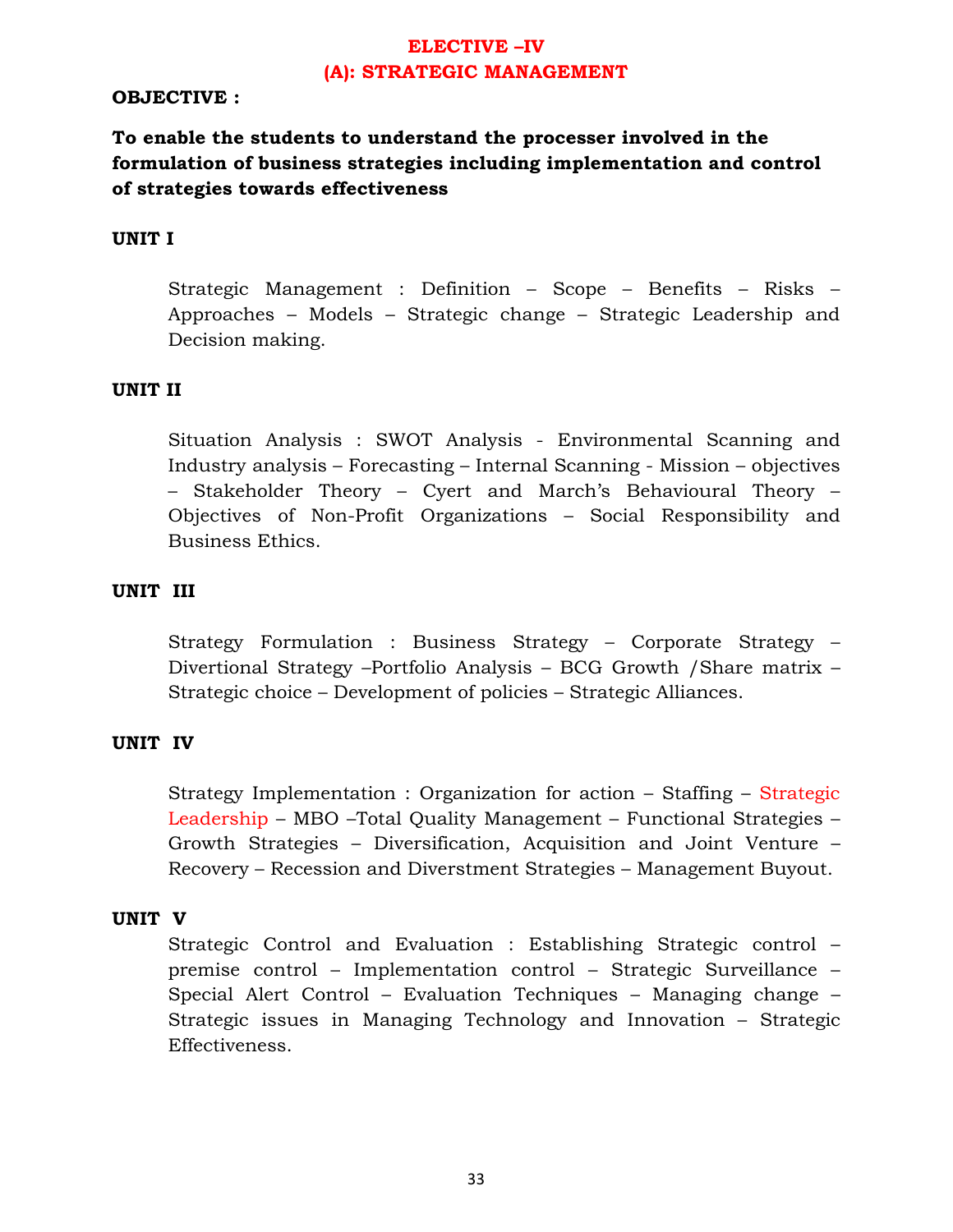- 1. 1. Strategic Management Strategy Formulation and Implementation John A.Pearce II, Richard B.Robinson Jr.(A.I.T.B.S. Publishers – J-5,6, Krishnan Nagar, Delhi – 110 051).
- 2. Strategic Management Awareness and change John L.Thompson (Cheapman & Hall 32 Second Main Road CIT East, Chennai – 35).
- 3. Strategic Management-J.David Hunger and Thomas L.Wheelen (Addision – Wesley Longman) (Available at Higginbotham's Ltd., Chennai).
- 4. Strategic Management Gregory G.Dess and Alex Miller.
- 5. Strategic Management An Integrated Approach W.L.Charles and John Gareth,
- 6. Strategic Management Concepts and Application C.Certo and J.Paul Peter.
- 7. Strategic Management John H.Barnett and William D. (Available at Atlantic Publishers and Distributors, 4215/1, Ansari Road, Darya Ganj, New Delhi – 110 002).
- 8. International & Strategic Management R.N.Srivastava.
- 9. Strategic Planning for Corporate Success V.S.Ramaswamy and S.Nanakumari.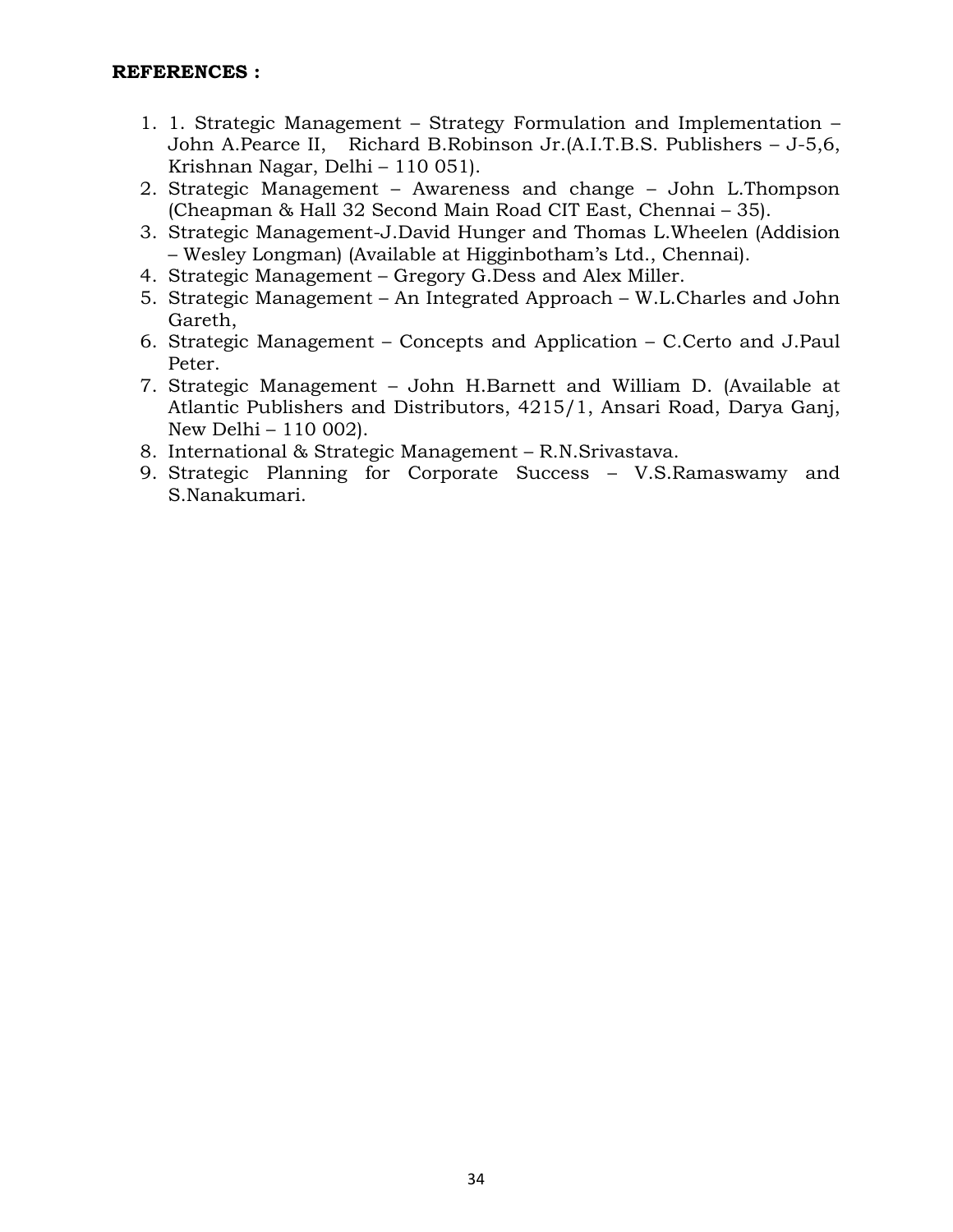# **ELECTIVE –IV (B): PROJECT MANAGEMENT**

## **OBJECTIVE :**

# **To enable the students to identify and formulate projects and acquire knowledge about tools and techniques in project planning, implementation and control.**

## **UNIT I**

Concepts of Project Management; Project – Meaning – Nature – Types of project and project life cycle – Project management – Nature and scope of project management – Project management as a profession – Role of project manager.

### **UNIT II**

Project Identification and Formation: Project environment – Identification of investment opportunities – Projects screening – Preferability study – Project selection – Project formulation – Stages in project formulation – Project report preparation – Planning Commission's guidelines for project formulation.

## **UNIT III**

Project Appraisal: Objectives, essentials of a project methodology – Market appraisal – Technical appraisal – Financial appraisal – Socio – economic appraisal – Management appraisal.

#### **UNIT IV**

Project Planning and Scheduling : Objectives – Process or Planning Components or good planning – Project designing and project scheduling and time estimation – Scheduling to match availability of man power and release of funds – Cost and time trade cost.

#### **UNIT V**

Project Execution and Administration – Project contracting: Contract pricing, types – Project organisation: Forms of organisation – Project direction – Project communication – Project co ordination – Factors influencing effective project management – project time monitoring and cost monitoring – Project over runs. Project Control : Control techniques – PERT, CPM - Proper review – Project audit.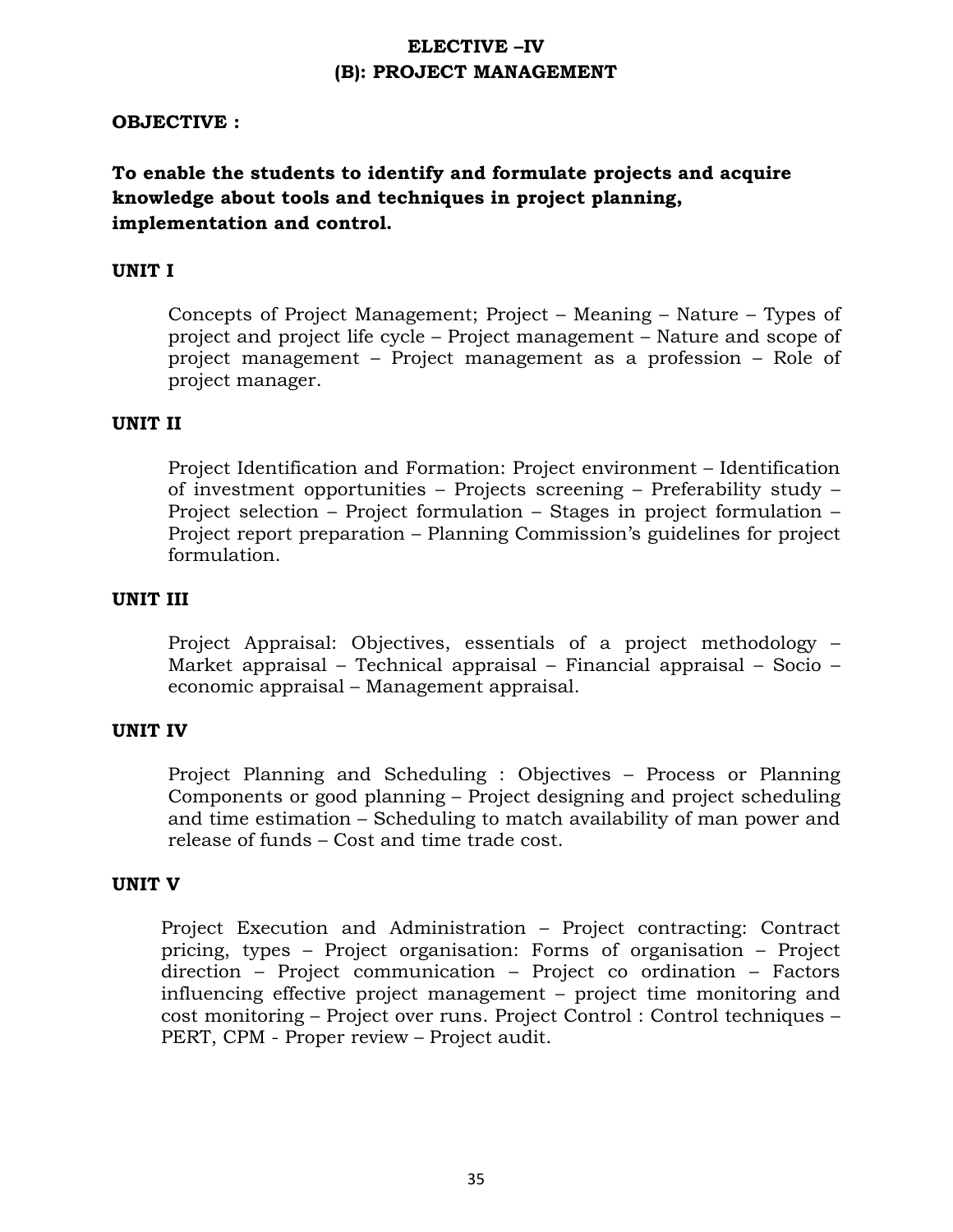- 1. For UNIT II and IV Total project Management The Indian context by PK. Joy – Mac millan India Ltd.,
- 2. For UNIT I and V Project Management by R. Panneerselvam and P. Senthil kumar PHI learning India PVT Ltd.,
- 3. Bhavesh .M Patel, Project Management, Vikas Publishing Hous PVT Ltd.,
- 4. S. Choudhury, Project Management, Tata Mcgraw Hill Co.
- 5. Project Management India Edition By CIDO I Clements, Cengage learning.
- 6. CCI Pfor D.F. Gray and Erik .w Carson, Project Management, Tata Mcgraw Hill Co.
- 7. Project Management Management extra series ANE books
- 8. P. Gopalakrishnan & VE. Ramamoorthy, Text book of project management, Macmillan India Ltd.,
- 9. Prasanna Chandra, Projects, Planning, analysis, selection financing, Implementation and Review, Tata Mcgraw Hill Co.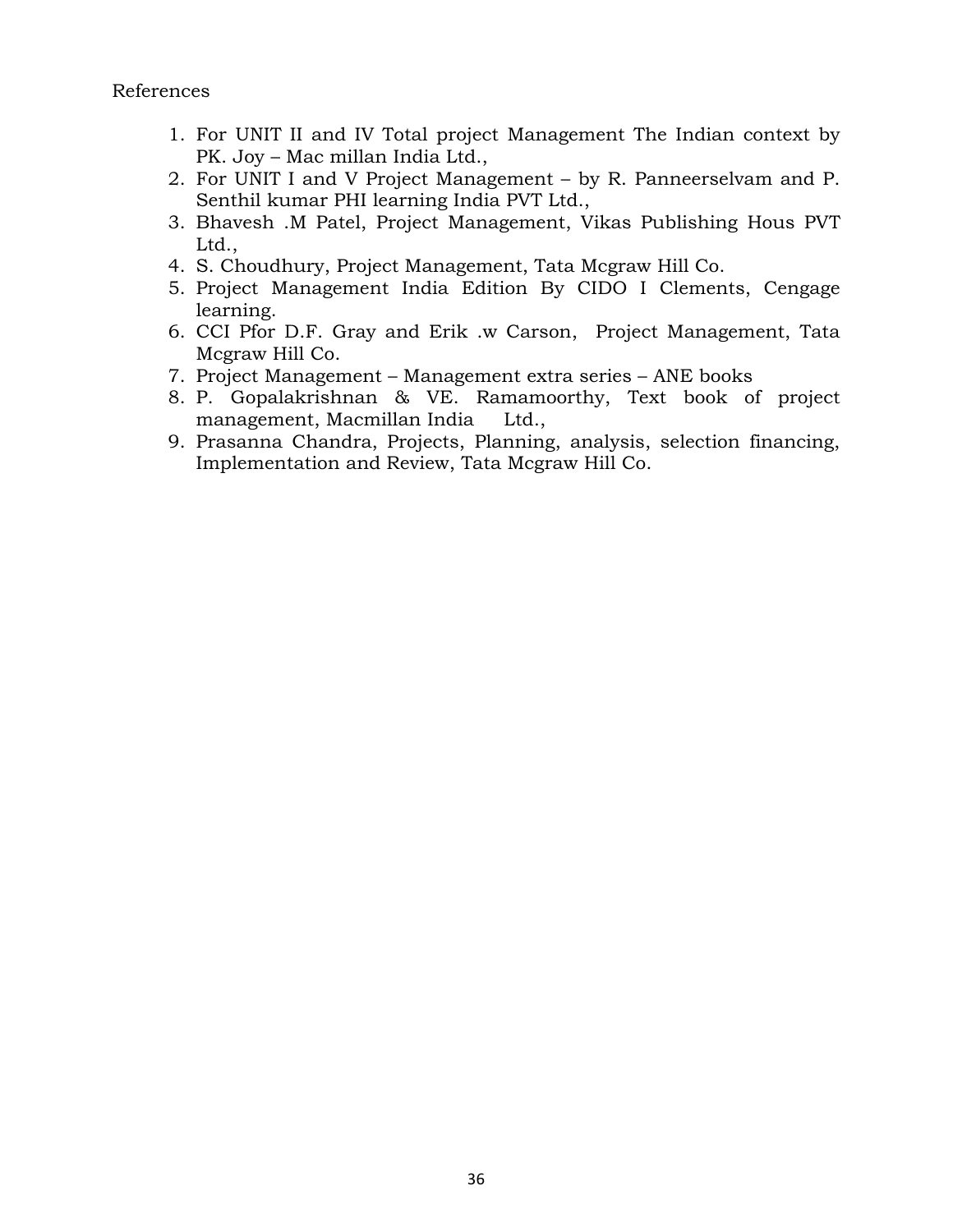# **ELECTIVE –V (A): TOTAL QUALITY MANAGEMENT**

## **OBJECTIVE :**

## **To enable the students to gain knowledge on various tools and techniques of quality control and management.**

## **UNIT I**

Introduction to Quality Control : Quality and Cost Considerations - Statistics and its Applications in Quality Control

### **UNIT II**

Sampling Inspection in Engineering Manufacture - Statistical Quality Control by the Use of Control Charts- Methods of Inspection and Quality Appraisal - Reliability Engineering – Value Engineering and Value Analysis

### **UNIT III**

Theory of Sampling Inspection : Standard Tolerancing - ABC Analysis - Defect Diagnosis and Prevention

### **UNIT IV**

Quality Improvement: Recent Technique for Quality Improvement - Zero Defect – Quality Motivation Techniques - Quality Management System and Total Quality Control

### **UNIT V**

Selection of ISO Model ad Implementation of ISO 9000 - Human Resource Development and Quality Circles - Environmental Management System and Total Quality Control

- 1. Dahlgaard Jens J., Kristensen K., Kanji Gopal K, "Fundamentals Of Total Quality Management", Bross Chapman & Hall, London
- 2. George, Stephen and Weimerskirch, Arnold, "Total Quality Management Strategies and Techniques Proven", Mohit Publications
- 3. Hakes, Chris (editor), "Total Quality Management: The Key to Business Success", NY: Chapman and Hall
- 4. Fox, Roy, "Making Quality Happen. Six Steps to Total Quality Management", McGraw-Hill
- 5. Srinivasa Gupta and Valarmathy, Vijay Nicole Imprints Pvt Ltd., Chennai
- 6. Jain, "Quality Control And Total Quality Management", Tata McGraw Hill
- 7. Lal H, "Total Quality Management: A Practical Approach", New Age International Private Ltd
- 8. Rao, Ashok, "Total Quality Management: A Cross Functional Perspective", Wiley & Sons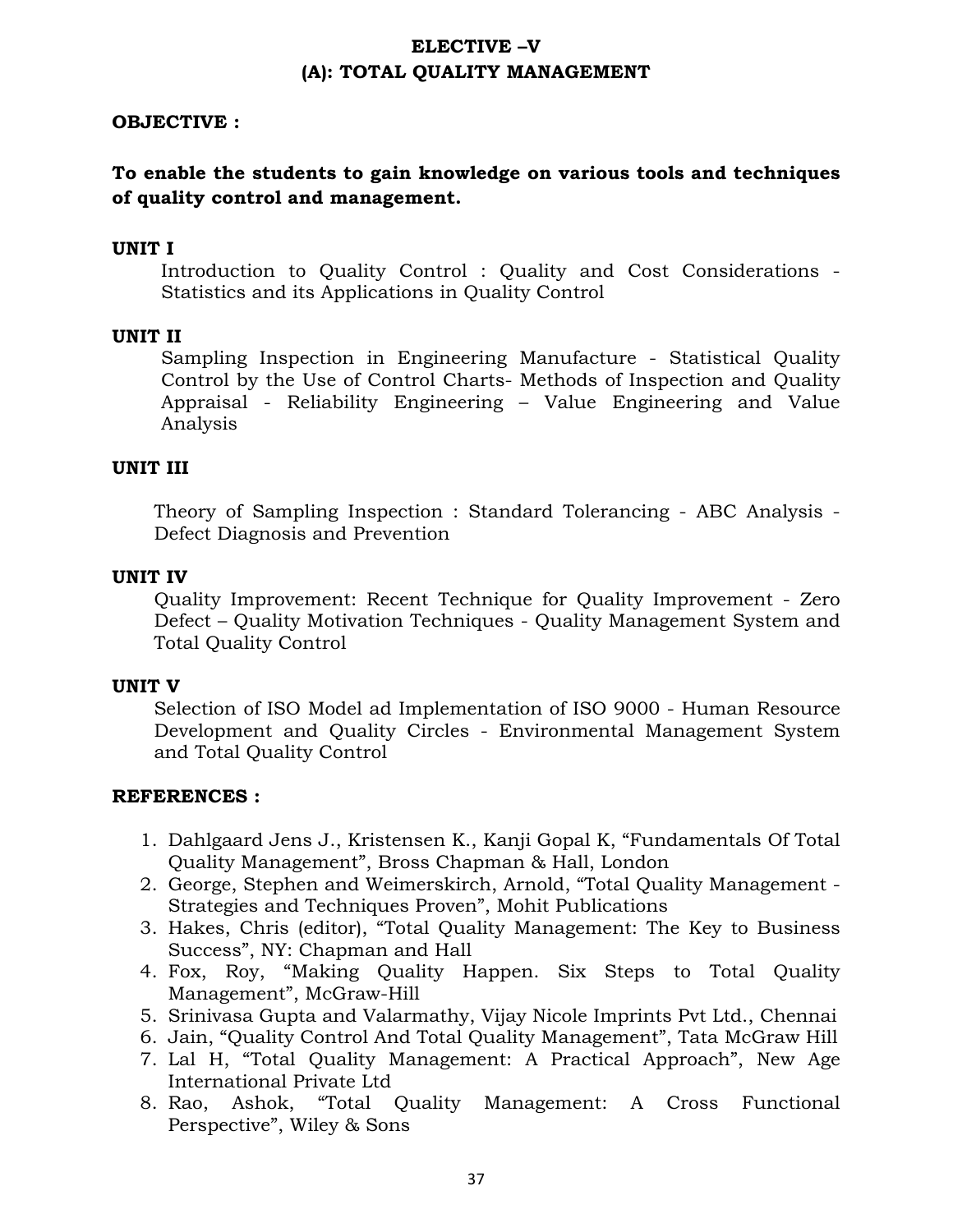### **Elective –V**

## **(B): RETAIL MANAGEMENT**

## **OBJECTIVE:**

**To gain an in-depth knowledge about Retail Management and strategies employed.** 

## **(Theory only)**

## **UNIT I**

 Retailing : Definition –Concept - Characteristics –Traditional and non-Traditional retailing – Applications of information technology in retail management - E –Retailing.

## **UNIT II**

 Global trend in retailing : Indian retail industry –Drivers to the growth of retail –Macro and micro environmental influences –Creativity in retailing -Emerging trends and challenges - FDI in retailing - Rural retailing.

## **UNIT III**

 Retail formats : types –Choice of location –Store layout and designs – Positioning of retail shops –Retail store image –Retail service quality Management -Retail Administration: Store Management, HRM, Information systems.

## **UNIT IV**

 Merchandise management : Service retailing Vs. Product retailing –Retail branding - Pricing for retail –Promotion –Supply chain and logistics handling returns –Retail marketing strategies -Retail Communications - Mall Management

### **UNIT V**

 Shopping process : Influences of shoppers' attitude, perception, personality and life style in retail shopping behaviour –Handling complaints –Delivering value to retail shoppers - CRM in retailing –Retail research

- 1. Barry Berman, Joel.R.Evans, "Retail Management –A Strategic Approach," Prentice Hall, New York.
- 2. 2.James R. Ogden, Denise J. Ogden, "Integrated Retail Management,"Biztantra Publisher, New Delhi.
- 3. SwapanaPradhan ," Retailing Management, Text & Cases," Tata McGraw Hill Publications, New Delhi.
- 4. 4."Retail Management A Strategic Approach ",Barry Berman andJoel.R.Evans, Prentice Hall of India.
- 5. Integrated Retail Management" James R. Ogden and Denise J. Ogden Biztantra Publisher, New Delhi.